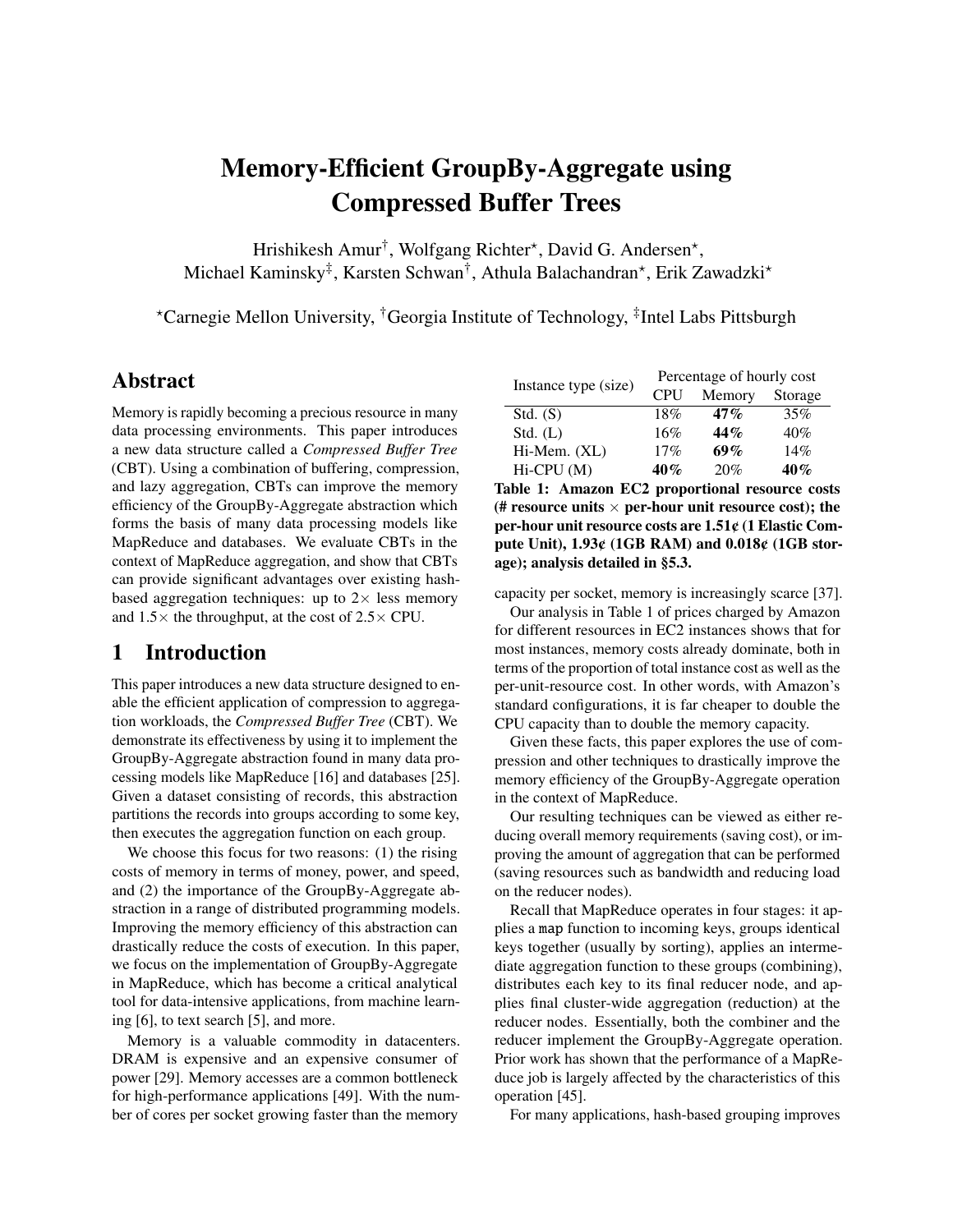performance [\[11,](#page-12-4) [34,](#page-13-4) [53\]](#page-14-0) because these applications require only unsorted grouping. Unfortunately, hash-based aggregation, more so than sorting, is a critical consumer of memory in MapReduce: it keeps many key-value pairs in memory during aggregation in order to efficiently merge records with the same key. The performance of hash-based aggregators also depends significantly on the amount of memory available. Insufficient memory can limit the amount of aggregation that can be performed [\[34\]](#page-13-4) or lead to job failure [\[11\]](#page-12-4).

To solve these challenges, we present a new, memoryefficient hash-based aggregator called the Compressed Buffer Tree (CBT). A CBT stores the partially aggregated contents in compressed form in memory to reduce memory consumption. Compressing individual keyvalue pairs has high overhead, so the CBT compresses larger buffers for efficiency. To avoid compressing and decompressing buffers too often, the CBT organizes the compressed buffers in memory as a B-tree using ideas from buffer trees [\[8\]](#page-12-5). We describe the CBT in Section [3.](#page-3-0)

The CBT is implemented in a new MapReduce library called Minni written in C++. By structuring aggregators in the form of pipelines, Minni enables fast, scalable execution on multi-core platforms and allows new aggregators to be constructed in a modular fashion. We describe Minni in further detail in Section [4.](#page-5-0)

# 2 Overview

This section motivates why GroupBy-Aggregate is a particularly important focus for memory reduction and why existing aggregators fundamentally have high overhead.

# 2.1 The "Memory Capacity Wall"

Several reports suggest that the relative cost of memory (vs compute) is likely to grow in the future. As one example, Lim et al. project that the gap between the number of cores and memory capacity per socket will continue growing, effectively decreasing the amount of memory available per core [\[37\]](#page-13-2). Although Compressed Buffer Trees are a generally applicable technique, as we describe below, the GroupBy-Aggregate operation is one of the major memory consumers in MapReduce-style processing, and so we specifically focus in this paper on improving its memory use. quice only the first groups the first groups the states of the pairs in the first groups the pairs and particular contents in the pairs in the pairs in the pairs in the pairs in the pairs in the pairs in the pairs in the

### 2.2 Memory-Efficient Aggregation

MapReduce applications involve one or more GroupBy-Aggregate operations. A GroupBy-Aggregate operation can occur as a combiner for map-side pre-aggregation, and it always occurs on the reduce-side to perform final aggregation (see Figure [1\)](#page-1-0). The operation takes key-value pairs, either from the local map operation (map-side) or from remote mapper processes (reduce-side). GroupBy-

<span id="page-1-0"></span>

Figure 1: MapReduce flow diagram: GroupBy-Aggregate can involve two separate operations (as with sort followed by aggregate) or a single, combined operation (hash and accumulate).

the key, and then applies an aggregation function to each partition.

The design of an efficient GroupBy-Aggregate operation is the major focus of our paper because the GroupBy-Aggregate operation is fundamental to the overall performance of MapReduce applications. For brevity, we refer to the GroupBy-Aggregate operation as *aggregation* and the operator itself the *aggregator*.

In this paper, we focus on in-memory aggregators that do not use external storage as scratch space. In general, aggregation in memory is faster than aggregation using disk which often requires multiple passes. However, if the aggregated size of the data is too large for memory, then external aggregation involving multiple aggregation passes may be required, which we leave for future work.

The primary design goals for our aggregator are:

- 1. Memory-efficiency: reduce the memory capacity overhead associated with aggregation in memory. *Rationale*: Avoid spilling state to (slow) disk and reduce DRAM costs.
- 2. High aggregation throughput: maximize the rate of aggregation of intermediate key-value pairs. *Rationale*: a significant portion of the execution time of a MapReduce job is spent in aggregation, hence the performance of the aggregator is critical.

# 2.3 Sort vs. Hash-based Aggregation

The Sort-merge Approach. Hadoop, a popular MapReduce implementation, stores intermediate key-value pairs emitted by the map operator in a memory buffer. When the buffer reaches a threshold size, the contents are partitioned (for the different reducers), and each partition is sorted, aggregated, and then spilled to disk. After the map task has processed all input, the spill files are merged to form a single sorted file for each partition.

For applications that require only map/group-by, and need not output keys in sorted order, recent work has shown that hash-based aggregation almost always outperforms sorting [\[53\]](#page-14-0), in MapReduce, Dryad [\[31\]](#page-13-5), and related aggregation contexts such as parallel databases [\[18\]](#page-12-6). Sort-merge has two problems: (1) it *orders* keys as a side-effect of grouping them which leads to unnecessary computation; and (2) the amount of memory required for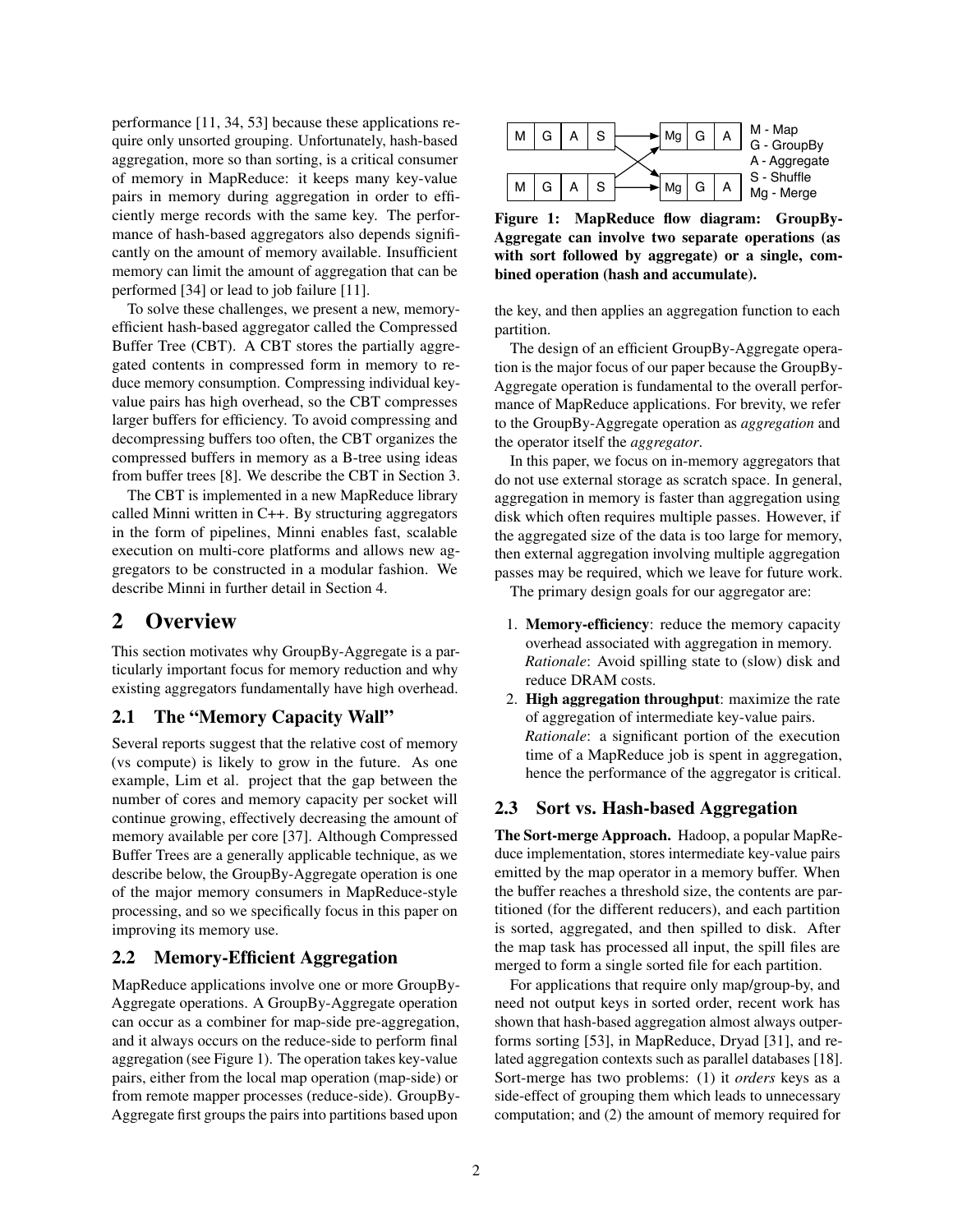<span id="page-2-0"></span>

(a) Memory overheads in hashtable-based aggregation

<span id="page-2-1"></span>

| Allocator       | Per-entry memory (B) |          |  |  |
|-----------------|----------------------|----------|--|--|
|                 | $std:$ :             | sparse_  |  |  |
|                 | unordered_map        | hash_map |  |  |
| hoard $[9]$     | 64.9                 | 67.8     |  |  |
| temalloc $[21]$ | 57.2                 | 43       |  |  |
| jemalloc [20]   | 58.1                 |          |  |  |

(b) Per-entry memory consumption for different allocator and hashtable combinations (Unique keys inserted:  $2^{26}$ , keys: 8B strings, values: 4B integers; g++-4.4 compiler on 64-bit system Figure 2: Hashtable-based aggregation

sorting is proportional to the total number of intermediate key-value pairs in the buffer rather than the number of distinct keys. This is inefficient for highly aggregatable workloads (where the dataset is much larger than the aggregated size) because it either reduces aggregation or requires multiple passes. This problem motivated the consideration of hash-based aggregators for MapReduce [\[11,](#page-12-4) [34\]](#page-13-4).

The Hash-based Approach. Hash-based aggregation is common in RDBMSs, and recent work has begun to explore its application to MapReduce [\[11,](#page-12-4) [34\]](#page-13-4).

Aggregation using hashing works as follows: a data structure such as a hashtable stores one "accumulator" for each key. Intermediate key-value pairs are then hashed by key and accumulated. Finally, the aggregated keyvalue pairs are read iteratively from the hashtable and transferred to the reducers.

Unfortunately, aggregation using a hashtable incurs high memory overhead per entry in the hash map. Before describing our alternative—Compressed Buffer Trees we briefly walk through the overheads of hash-based aggregation and show how to shrink them in order to have a fair basis for comparison. Figure [2a](#page-2-0) shows the implementation of hash-based aggregation for wordcount using a hashtable, which maps string keys to accumulators, along with associated overheads. The overheads can be classified as follows:

1. Key-value pointers: pointers to the key and the accumulator are stored in the hashtable. Small accumulators can be inlined in the hashtable as an optimization, but this is difficult to do since the Value type is decided at run-time and not at compile-time. The pointers add 16B per entry (on a 64-bit machine).

- 2. Memory allocator: the key and accumulator are allocated on the heap. Each allocation incurs overhead from the user-space memory allocator, which can be costly if the requested sizes are small. Using an allocator that handles small objects efficiently such as jemalloc [\[20\]](#page-12-9) reduces the per-key overhead by about 20B compared to the default libc allocator.
- 3. Hashtable implementation: unoccupied slots in the hashtable waste space in order to limit the load factor of the hashtable for performance reasons. A memory-efficient implementation such as Google's Sparsehash [\[24\]](#page-12-10) which minimizes the overhead of unoccupied slots and has a per-entry overhead of just 2.67 bits, can be used at the cost of slightly slower inserts. Sparsehash reduces the per-entry overhead by about 16B compared to using the STL unordered map.

As shown in Figure [2b,](#page-2-1) the per-entry memory overhead for state-of-the-art implementation of hashtables and allocators reflects the high overhead associated with this approach. It is not our intent to optimize this overhead any further in this paper. Instead, we show that hash-based aggregation does not require a hashtable data structure at all.

Compressed Buffer Trees Compressing hashtables is challenging for two reasons:

- 1. Compressing and decompressing on every access to the hashtable adds unacceptably high overhead.
- 2. Compression works best on large blocks, but keyvalue pairs in the hashtable are small. This creates a tension between compression/decompression speed and effectiveness.

The key to effective compression is to be able to perform compression in relatively large chunks while amortizing the cost across multiple update operations. The Compressed Buffer Tree achieves this by taking advantage of the observation that *aggregation can occur lazily*: updates need not be merged immediately, but can be deferred.

Lazy aggregation enables effective compression: multiple accumulators can be buffered together and maintained in compressed form in memory. With eager aggregation, the entire compressed buffer would have to be decompressed if any of the accumulators were required. With lazy aggregation, decompression of the buffer is deferred until we have batched updates to multiple accumulators in the buffer. Thus, the compression costs are now amortized over multiple updates.

How can the system ensure that sufficiently many updates have been batched so that it is worthwhile decompressing a compressed buffer of accumulators? The answer to this question comes from an analogous tradeoff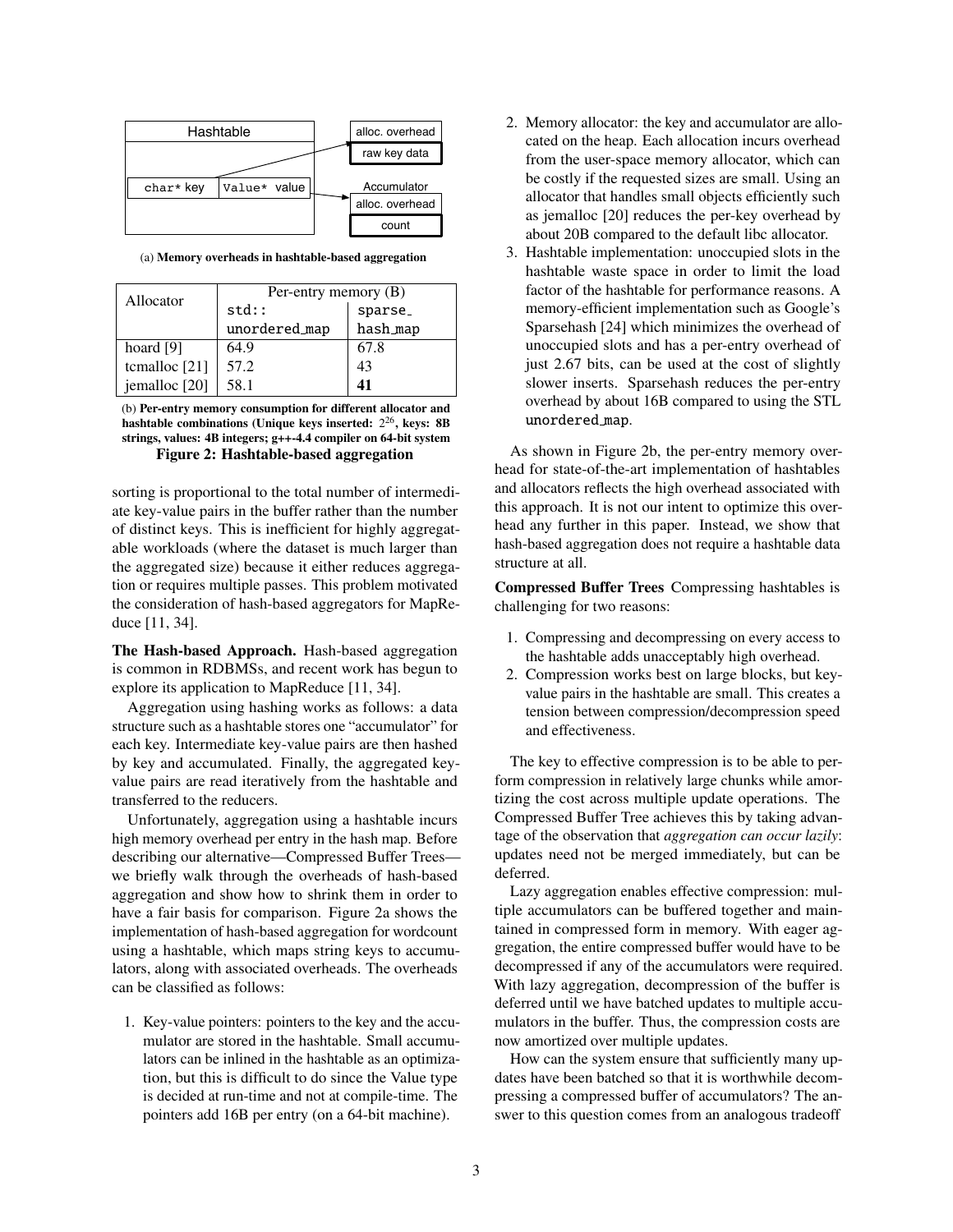that exists in external data structures that try to intelligently move data to and from slower external storage.

Consider the implementation of an external binary search tree: immediately inserting an element into the tree requires traversing the tree and performing the insert—a read and a write operation per update, leading to poor performance. The *buffer tree* proposed by Arge [\[8\]](#page-12-5) instead adds a buffer to each node in the search tree. Inserts are buffered into the root node until it becomes full. The root is then emptied by pushing the values one level down to buffers on the next level. This emptying process is implemented recursively. The important benefit of this solution is that it transforms the original multiple, random I/Os of small updates into I/O involving large buffers.

Buffer trees provide the solution we seek; they enable batching of updates to compressed buffers. The cost of decompressing and compressing buffers in memory is analogous to reading and writing buffers to disk in the setting of external data structures.

Using this insight, we organize compressed buffers into a B-tree keyed by the hashes of the intermediate key. We then use this resulting *Compressed Buffer Tree* for aggregation in MapReduce by performing aggregation only when a buffer is pushed to its children. As a result, the system performs compression and decompression once per buffer flush instead of once per insert operation. The structure trades the  $O(1)$  access time of a hashtable (which is not needed in our application) for fast insertion and aggregation into compressed memory.

The CBT also improves memory efficiency through serialization. As a pre-requisite to being able to compress the buffer in memory, inserted values must be serialized. This avoids memory overheads from pointers and further saves memory by using efficient binary encoding. For example, Protobufs [\[22\]](#page-12-11) serializes integers as *varints* which take one or more bytes allowing smaller values to use fewer bytes.

We describe the design of the Compressed Buffer Tree in Section [3.](#page-3-0) We then describe the system in which we use and evaluate CBTs, called Minni, our library for MapReduce, in Section [4.](#page-5-0) We evaluate the CBT and Minni in Section [5](#page-6-0) and discuss related work in Section [6.](#page-10-1)

# <span id="page-3-0"></span>3 Compressed Buffer Trees

The CBT is based on the buffer tree design for I/Oefficient external data structures [\[8\]](#page-12-5). The buffer tree uses an  $(a, b)$ -tree with each node augmented by a memory buffer. Inserts and deletes are not performed immediately, but buffered at successive levels of the tree to improve I/O performance. The CBT is an *in-memory* variant of a buffer tree that uses a B-tree and maintains most of the buffers in compressed form for memory-efficiency.

The CBT offers fast, memory-efficient aggregation

<span id="page-3-1"></span>

Figure 3: Compressed Buffer Tree

of intermediate key-value pairs and can be used in both the combining and reducing phases of a MapReduce application. The CBT is designed to avoid the overheads associated with hash table-based aggregation through effective use of buffering and compression. The CBT can achieve high throughput, comparable to aggregation using hashtables, despite the additional computational overhead from compression and maintenance operations.

#### 3.1 Partial Aggregation Objects (PAOs)

Our MapReduce system, described in Section [4,](#page-5-0) aggregates values using a simple data structure called a Partial Aggregation Object (PAO); we introduce PAOs here to help simplify the description of CBTs. The PAO is an abstraction that hides the underlying runtime implementation and provides interfaces for aggregation operations. Before aggregation, each intermediate key-value pair is represented using a PAO. During aggregation, PAOs accumulate partial results. PAOs also provide sufficient description of a partial aggregation such that two PAOs  $p<sup>q</sup>$  and  $p<sup>r</sup>$  with the same key can be *merged* to form a new PAO, *p s* . Because different PAOs with the same key provide no guarantees on the order of aggregation, applications must have a merge function that is both commutative and associative.

#### 3.2 Overview of the basic CBT

The entire CBT resides in memory. We term all nodes except the root and leaf nodes "internal nodes." The root is uncompressed, and the buffers of all internal nodes and the leaf nodes are stored in compressed form.

To insert a PAO into the CBT, the PAO is serialized, and the tuple  $\langle$  hash, size, serialized PAO $\rangle$  is appended to the root node's buffer; *hash* is a hash of the key, and *size* is the size of the serialized PAO.

When a buffer reaches some threshold (e.g., half its capacity), it is emptied into the buffers of nodes in the next level. To empty the buffer, the system decompresses the buffer (if not already decompressed), sorts the tuples by hash value, decompresses the buffers of the nodes in the next level and partitions the tuples into those receiving buffers based on the hash value.

If a receiving buffer in the next level fills up as a result of the incoming tuples, the buffer-emptying process is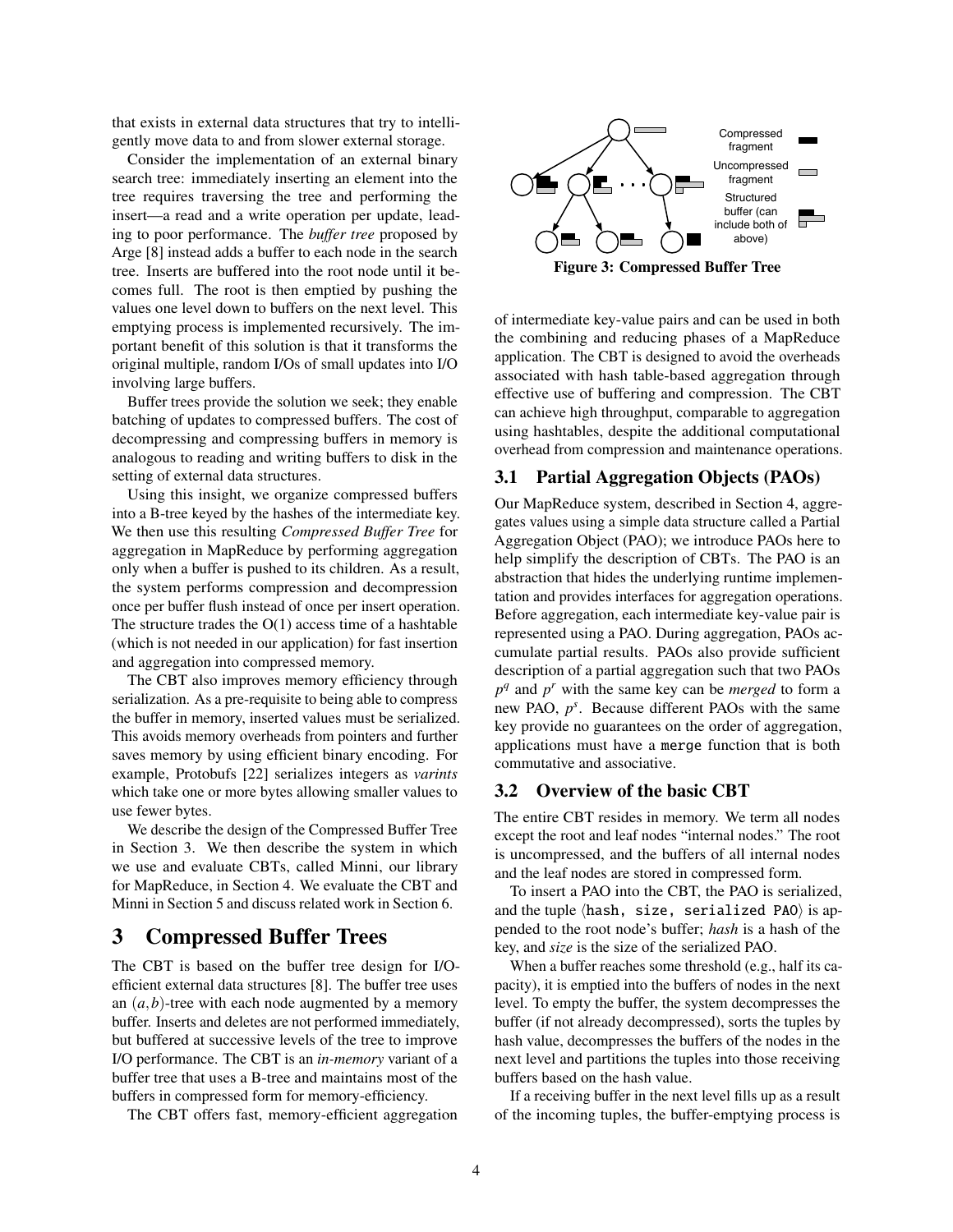applied recursively; if the child node is not full (and therefore does not need to spill further), its buffer is compressed. Serializing a large number of PAOs into each buffer substantially increases the effectiveness of compression.

Insertion behaves like a B-tree: a full (again, using some fullness threshold) leaf node splits into two, and the new leaf node is added to the parent of the leaf node. If this causes the number of children of the parent to exceed the maximum allowed, then the parent splits recursively and splitting can propagate up to the root.

As mentioned before, MapReduce aggregation does not require efficient random lookups. The important operations are fast insertion and iterative access to the accumulators after all the PAOs have been inserted and aggregated. For iteration, all the buffers are emptied recursively, flushing all PAOs to the leaf nodes of the CBT. The leaf nodes are then accessed in order and the aggregated PAOs deserialized.

In the naive CBT design described so far, the compression/decompression overhead during insertion is high. We avoid this overhead by restructuring the buffers from simple linear lists to collections of compressed buffer fragments.

## 3.3 Structured Buffers

Using a single linear buffer for each tree node has several disadvantages. When a buffer is full, the node must spill that data into the buffers of its children. Each child buffer must be decompressed, the data copied, and the buffer re-compressed. Not only does frequent decompression and compression add significant CPU overhead, but this naive design fails to take advantage of the fact that the data copied from the parent is already sorted by hash.

Instead, the buffer at each node holds a set of lists, or buffer fragments. Each copy from parent buffer to child buffer creates a new uncompressed fragment that is appended to the child's buffer. Compressed fragments already in the child remain compressed when a new fragment is added. Only when the buffer is full are all of the fragments decompressed. Since each fragment is already sorted by hash, we can use a fast merge instead of sort. The system ensures that each fragment is large enough so that compression is effective. The structured buffer, shown in Figure [3,](#page-3-1) both improves throughput and reduces CPU overhead.

# <span id="page-4-0"></span>3.4 Reducing Insertion Blocking Time

PAOs are inserted into the CBT by an insertion thread. The insertion thread blocks when the root buffer becomes full and remains blocked until the buffer is emptied into the nodes in the next level. Aggregation performance depends significantly on minimizing the amount of time that the insertion thread remains blocked. We describe

the techniques that the CBT uses to achieve high throughput by reducing the blocking time of the insertion thread.

Asynchronous operations The first technique we use to reduce the blocking time for the inserter is to make core CBT operations such as compression, sorting/merging and emptying asynchronous. As shown in Figure [4,](#page-5-1) queues are maintained for each of these operations and nodes are moved between queues after processing. When a node is full, it is inserted into the decompression queue for decompression of all its buffer fragments. It is then moved to the sorting queue, where it is sorted or merged and finally moved to the emptying queue. For example, in Figure [4,](#page-5-1) if the copy from Node *r* into Node *a* causes the latter to become full, Node *a* is scheduled for decompression (and further merging and emptying) but insertion into Node *r* resumes once its buffer has been emptied without waiting for Node *a* or other children to finish emptying.

Prioritized Emptying In the above description, a node will never empty into an already-full child, because nodes are emptied in strictly the same order in which they were queued. However, this strict ordering can increase the blocking time for the insertion thread. For example, if Node *d* was scheduled to empty before the root *r*, insertions into the root would be delayed because the root *r* cannot empty until *d* has first done so.

We therefore use a level-based prioritization with priority inheritance: the root node has the highest priority and the leaf nodes the lowest. To ensure that full children are emptied before the parent, the parent donates its priority to its full children, if necessary, so that they are emptied first. For example, in Figure [4,](#page-5-1) Node *r* cannot be emptied before Node *a* because the latter is full. The priority of Node *a* is, therefore, increased in the queue. After Node *a* is emptied, Node *r* will empty ahead of Node *d* owing to its higher priority.

Double-buffered root To further reduce the blocking time of the inserter, we double-buffer the root as shown in Figure [4.](#page-5-1) This allows insertion to continue while the primary buffer is being emptied. When the secondary buffer is full, the inserter blocks if the primary buffer has not been emptied yet, otherwise the two buffers are swapped and insertion continues.

# <span id="page-4-1"></span>3.5 Column-Specialized Compression

The CBT borrows the idea of organizing data by columns from column-store databases to enable the application of specialized compression techniques to save memory.

Remember that each buffer fragment in the CBT consists of tuples of the form (hash, serialized PAO size, serialized PAO); storing tuples column-wise results in three columns, each of which is compressed separately. For example, in each buffer fragment, the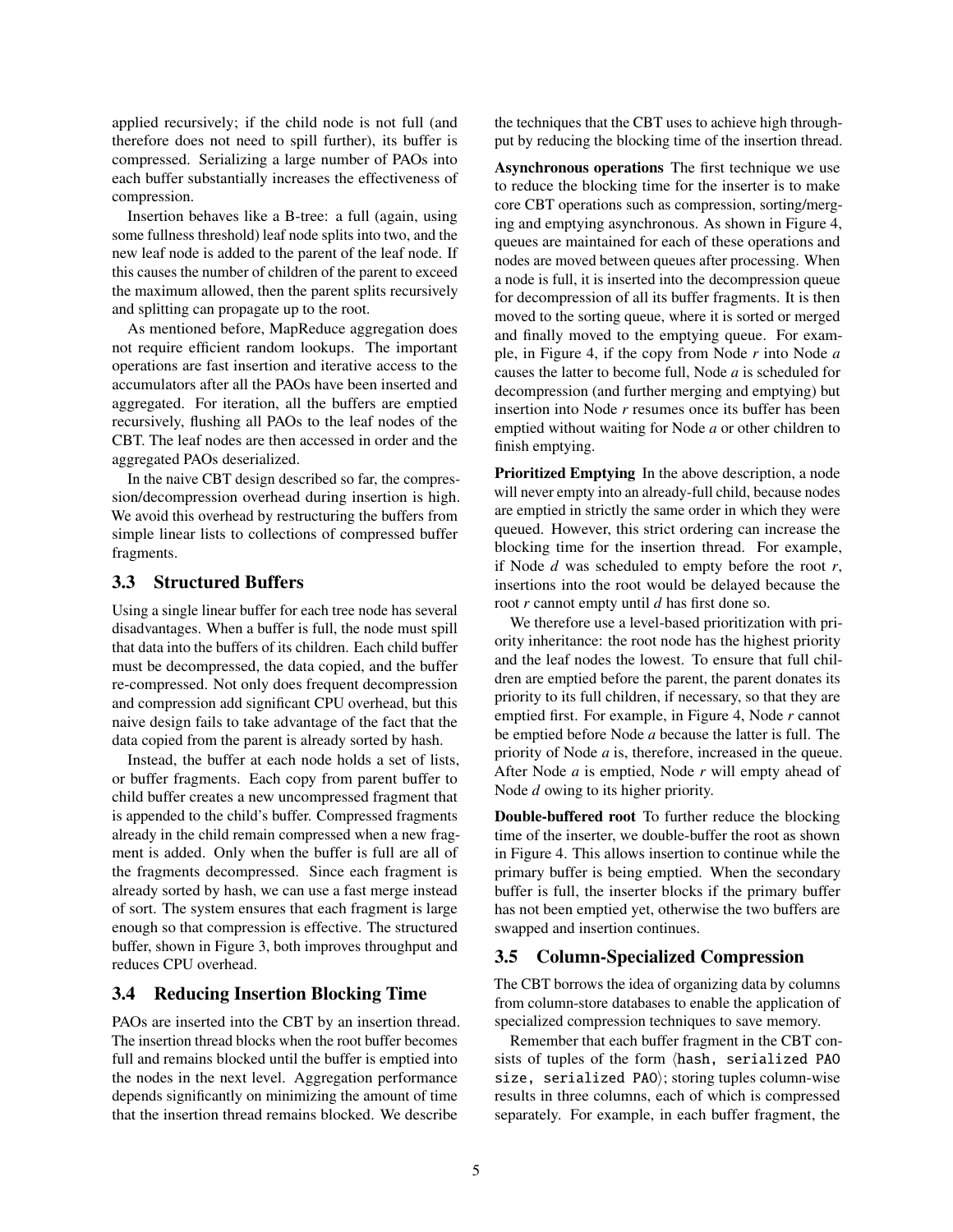<span id="page-5-1"></span>

Figure 4: Techniques to reduce inserter blocking: asynchronous operations, prioritized emptying for higher level nodes (Node *r* (root) has highest priority, but if child Node *a* is also queued for emptying, the priority of *a* is increased) and double-buffering of root.

hashes appear in sorted form. Therefore, we use Deltaencoding to compress the column of hashes. Because many of the sizes of the serialized PAOs are similar, we use Run-Length Encoding (RLE) to compress the sizesof-serialized-PAOs column. The serialized PAOs column is compressed with Snappy [\[23\]](#page-12-12).

Storing the fields column-wise also improves performance: when the buffer is being sorted or merged, comparisons are made only on the hash values. Storing the hash values of the PAOs in a fragment contiguously allows more hashes to fit in a cache line.

### 3.6 The CBT API

PAOs are serialized into the root buffer using insert(). After all PAOs have been inserted, invoking flush() fully aggregates the PAOs by pushing the PAOs to the leaves of the CBT. The aggregated values can then be accessed through an iterator. A bulk version of insert() is also provided to minimize function call overhead since the CBT is implemented in a separate shared library.

# <span id="page-5-0"></span>4 Implementation

We implement the Compressed Buffer Tree as an aggregator in a MapReduce library called Minni. We chose to implement our own MapReduce library for several reasons: First, Hadoop's code structure did not allow us to easily replace their sort-based aggregator. Minni is designed to be flexible and modular. Different components such tokenizers, serializers, etc. can be used to compose different aggregators which can then be selected at runtime. Second, Minni supports multiple cores within a single instance of a mapper or a reducer by structuring aggregators as pipelines. Finally, we wanted to avoid Hadoop's Java-related memory overheads; Minni is written in C++.

### 4.1 Programming Model

Unlike traditional MapReduce, the intermediate phase in Minni does not operate on raw key-value pairs. Instead, Minni operates on partial aggregation objects or PAOs.

Since traditional MapReduce groups using sorting, it

<span id="page-5-2"></span>

| Operation                             | <b>Description</b>         |
|---------------------------------------|----------------------------|
| PAO* create (Token t[])               | Create PAO from Tokens     |
| $destroy (PA0* p)$                    | Destroy p                  |
| merge $(PAO^*$ p1,<br>PAO* $p2)$      | Merge p2 into p1           |
| serialize (PAO* p,<br>string* out)    | Serialize p to out         |
| deserialize(string* in,<br>$PA0^*$ p) | Deserialize from in into p |

#### Table 2: The Minni API

can treat intermediate keys and values as raw strings. However, Minni's aggregator-agnostic PAOs may contain arbitrary intermediate state. The programmer must therefore provide the functions shown in Table [2](#page-5-2) to manipulate the PAOs.

Minni reads its input data from a distributed file system (DFS) and creates tokens from the data. Minni includes a set of pre-defined tokenizers such as delimiting tokenizers and file tokenizers. Programmers can also supply their own tokenizers. Table [2](#page-5-2) describes the Minni API: The first two functions define how a PAO is created from these tokens and how it is destroyed. The next function defines how to merge a PAO with another that has the same key. The last two functions deal with PAO serialization. Minni supports Protobufs [\[22\]](#page-12-11) and Boost [\[1\]](#page-12-13) serialization, or allows the programmer to use custom serialization.

### 4.2 Minni Architecture

Similar to MapReduce and Hadoop, the Minni master node schedules work on worker nodes. Workers can share data directly over the network or through a distributed filesystem (DFS). Minni currently supports two DFSs: HDFS [\[4\]](#page-12-14) and KFS [\[14\]](#page-12-15).

Every Minni job has two parts: a job description (specification) and a dynamically loadable object implementing Minni's API. Based on the job description, the master assigns map and reduce tasks to workers. In Minni, a map task emits a series of locally-aggregated PAOs which are then split using a partitioning function and transferred to reducers over the network.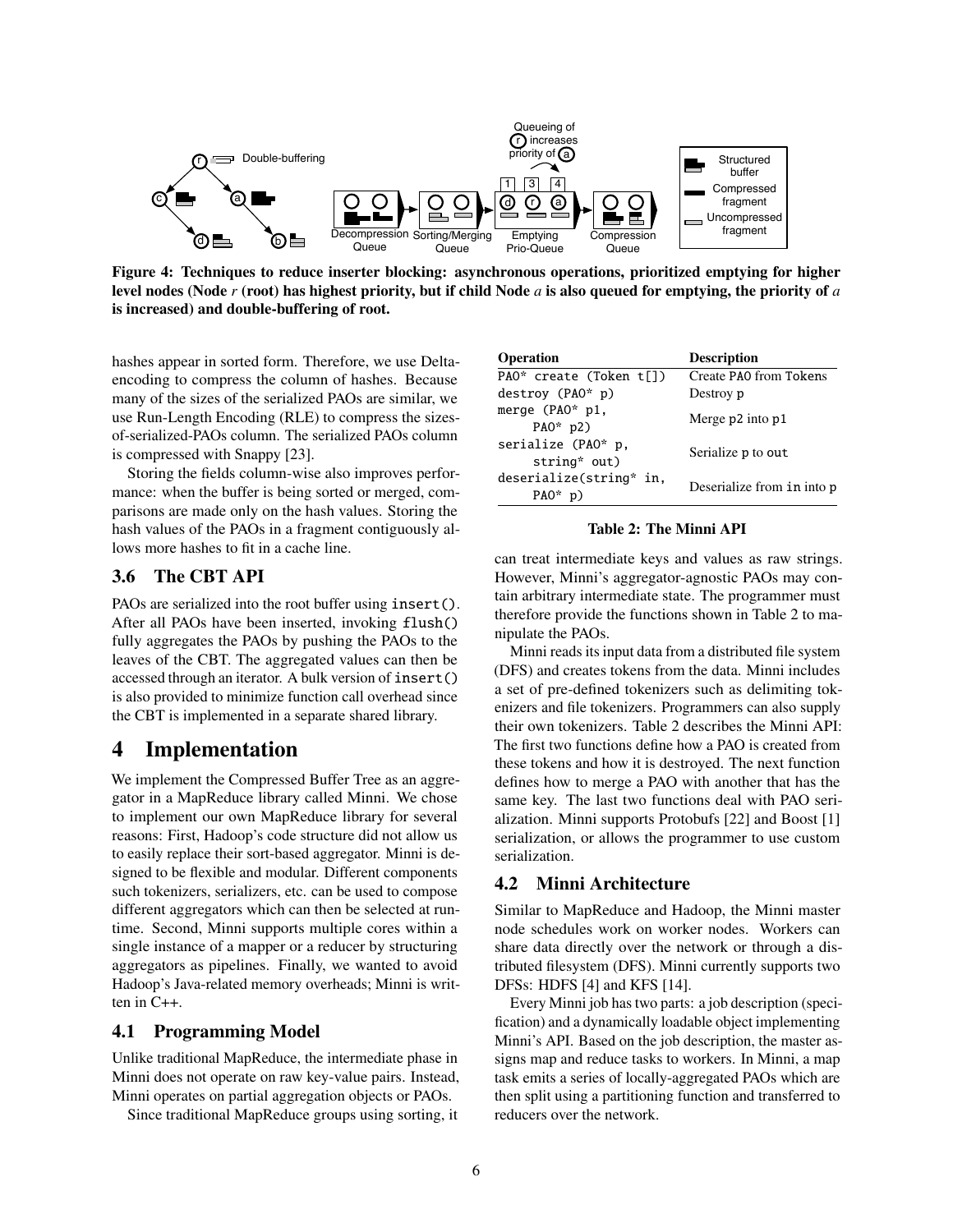```
// WordCountPAO inherits from PAO
class WordCountPAO : public PAO {
 string key;
 int count;
};
PAO* WordCountOperations::create(Token toks[]) {
 WordCountPAO *p = new WordCountPAO();
 p->key = tok[0];
 p->count = 1;
 return (PAO*)p;
}
WordCountOperations::destroy(PAO* p) {
 delete p;
}
WordCountOperations::merge(PAO* p1, PAO* p2) {
 WordCountPAO *w1 = (WordCountPAO*)p1;
 WordCountPAO *w2 = (WordCountPAO*)p2;
 w1->count += w2->count:
}
```
#### Figure 5: Minni implementation of wordcount

#### 4.3 Scalability

There are two options for scaling performance within a single node. Like other MapReduce libraries, Minni allows multiple mappers and reducers to be executed on a single node. Minni also supports pipelining to make use of additional available resources. Minni, therefore, handles the mapper sub-tasks—reading from the DFS, tokenizing the input, hashing the key in the internal hash-table, merging and possibly serializing—as threaded pipeline stages using Intel's Thread Building Blocks [\[30\]](#page-13-6)  $\verb|pipeline|$  construct to do  $\mathrm{so}^1.$  $\mathrm{so}^1.$  $\mathrm{so}^1.$ 

Pipelining increases throughput by taking advantage of available CPU and I/O resources with only a modest increase in memory consumption. TBB uses multiple threads to implement different stages in the pipeline and also processes tokens in batches at each stage. Additional memory is required for transfer buffers, but Minni only passes pointers to objects in the transfer buffers to minimize copying costs and memory usage. Running multiple mappers, on the other hand, requires keeping multiple hash-tables or CBTs in memory which use all resources proportionally.

#### 4.4 Example Minni Application

Figure [5](#page-6-2) shows an example of wordcount implemented using the Minni API listed in Table [2.](#page-5-2) The create function creates a PAO specific to the application and sets the key of this PAO and its value to 1, signifying that so far only 1 token matching the key associated with this PAO has been found. Merging simply involves adding the counts of the two PAOs.

Although different than the normal MapReduce interface of programming only a map and reduce function, the Minni API is intuitive especially for aggregatable workloads. In addition, the data structure used to store

PAOs during aggregation is completely abstracted from the programmer.

# <span id="page-6-0"></span>5 Evaluation

In this section, we evaluate the Compressed Buffer Tree and compare it with alternative data structures for implementing the GroupBy-Aggregate operation. First, we use microbenchmarks to test the effects of workload characteristics and system parameters ([§5.1\)](#page-6-3) and, next, we use example applications implemented in Minni ([§5.2\)](#page-9-0). To compare the alternatives, we introduce a cost model for the resources based on Amazon EC2 pricing data ([§5.3\)](#page-10-0).

Alternatives for hash-based aggregation We compare the CBT against two hashtable implementations. The first, denoted HT, uses Google's sparse hash map [\[24\]](#page-12-10), an extremely memory-efficient hashtable implementation; with this comparison, we seek to show that the CBT is often as much as  $2\times$  more memory efficient than HT. However, HT does not support concurrent insertion and uses less CPU than CBT making throughput comparisons unfair. Therefore, we also compare against a second *concurrent* hashtable implementation, denoted HT-C, which uses the concurrent hash map from Intel's Threading Building Blocks [\[30\]](#page-13-6). For experiments, we constrain HT-C to use the same amount of CPU as the CBT, allowing for fair throughput comparisons; we seek to show that the performance of the CBT is within an acceptable range of HT-C while being as much as  $3\times$  more memory efficient.

Setup The experiments use a 12-core server (two 2.66GHz six-core Intel X5650 processors) running Linux 2.6.32 with 48GB of DDR3 RAM and one 1TB hard disk. Minni uses KFS [\[14\]](#page-12-15) as the distributed file system to store the input and output datasets; the aggregation state for all experiments is stored completely in memory. Because the focus of this section is to compare data structures for the GroupBy-Aggregate operation, for clarity, we evaluate and report performance for a single GroupBy-Aggregate operation on one node and not the entire job execution time (including shuffle etc.). This operation could represent either a map-side combine operation (to partially aggregate results and lower network bandwidth utilization) or a reduce-side reduction.

### <span id="page-6-3"></span>5.1 Compressed Buffer Trees

To evaluate the design and benefits of the CBT, we use microbenchmarks consisting of wordcount with a set of synthetic datasets. We define the *aggregatability* of the dataset with respect to an application as the ratio of the size of the dataset to the aggregated size of the dataset. Wordcount's aggregatability is proportional to the average number of occurrences of words in the dataset. The synthetic datasets are represented as  $SYN\langle x, y_{wc}, z \rangle$ where *x* is the number of unique keys in the dataset, *ywc*

<span id="page-6-1"></span><sup>&</sup>lt;sup>1</sup>This differs from the pipelining used in some implementations of MapReduce [\[15\]](#page-12-16) where it applies to the pipelining between map, shuffle and reduce stages to obtain early results.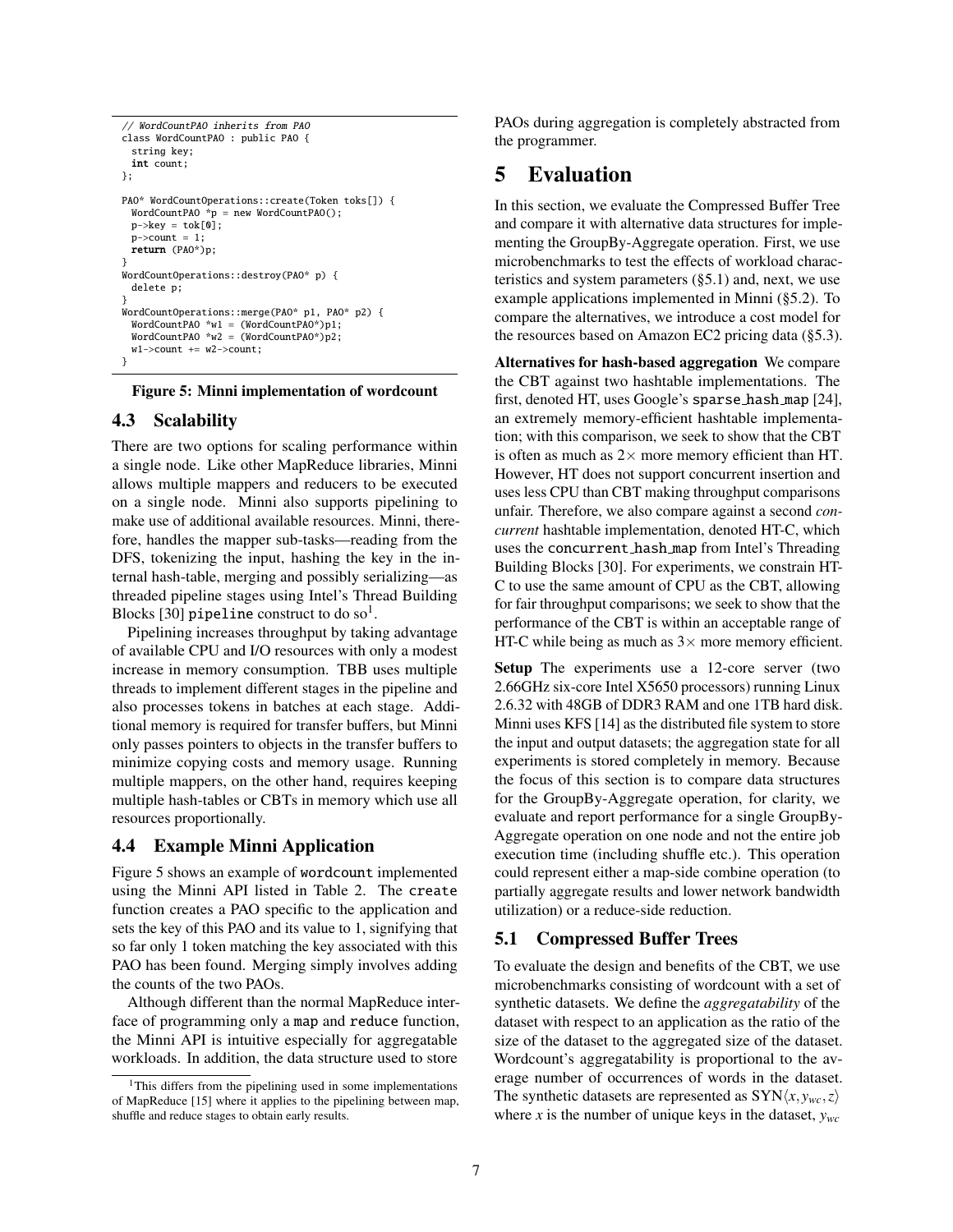<span id="page-7-1"></span>

Figure 6: Techniques for memory efficiency and high aggregation performance of CBT: a). Aggregation throughput, b). memory efficiency

the aggregatability with respect to wordcount and *z* the average size of each key. We use randomly generated keys in the synthetic datasets, which is the worst-case for compressibility. The keys are of uniform length and uniformly distributed in the dataset. We consider datasets with variable-length keys and non-uniform distributions in [§5.2.](#page-9-0)

We first evaluate the impact of CBT design features and configuration parameters on aggregation performance and memory consumption. We then evaluate the effects of workload characteristics; and finally, we briefly examine the CBT CPU usage.

#### 5.1.1 Design features

We analyze the performance of the CBT by considering its features in isolation. For each feature, we show its incremental<sup>[2](#page-7-0)</sup> impact on aggregation throughput and memory consumption in Figures [6a](#page-7-1) and [6b](#page-7-2) respectively.

Baseline The baseline CBT consists of a buffer tree in memory with no compression enabled, with buffers as simple memory regions with no structure and no asynchronous processing. The basic CBT consumes about 34% less memory compared to HT. It avoids overheads associated with allocating small objects on the heap (by always allocating large buffers) and avoids storing pointers for each PAO (by serializing the PAO into the buffer). Aggregation throughput of the baseline CBT is about 18% less than that of HT.

+Comp Compressing all of the buffers, except the root and a buffer being emptied, with Snappy [\[23\]](#page-12-12) (in this simplified version of the CBT, no specialized compression is done; instead Snappy is used for the entire buffer) reduces memory use by a further 27%. These are worst<span id="page-7-2"></span>case savings because the randomly generated keys used in the synthetic datasets are not compressible (Snappy uses a dictionary-based algorithm and relies of recurring patterns for effective compression). The cost of the reduction in memory is a loss of aggregation throughput by 28% due to compression occurring synchronously with insertion.

+AsynSort, +AsynComp Compression and sorting consume substantial CPU time, and performing them synchronously hurts insertion performance. By blocking the inserter only when the root buffer is unavailable, as described in [§3.4,](#page-4-0) and compressing and sorting lower level nodes asynchronously, aggregation throughput can be improved by nearly 93% with no impact on memory consumption; the tradeoff is a 104% increase in CPU usage.

+Prio To further reduce inserter blocking time, we use level-based prioritization with priority donation to schedule nodes for emptying, as described in [§3.4.](#page-4-0) This technique improves aggregation throughput by a further 10%, using no additional memory.

+DoubBuf Double-buffering the root ([§3.4\)](#page-4-0) allows insertion to continue even when the root is being emptied. Double-buffering increases throughput by nearly 32% at the cost of 24% additional memory. Double buffering nodes other than the root as well as increasing the number of buffers for the root does not increase performance enough to justify the memory use.

+StructBuf Structuring the buffer into multiple buffer fragments avoids decompressing already-compressed fragments while copying data, and allows the use of merging instead of sorting to join buffers. This technique reduces CPU usage by 15%.

<span id="page-7-0"></span><sup>2</sup>Gains/losses are relative to previous version and not to the baseline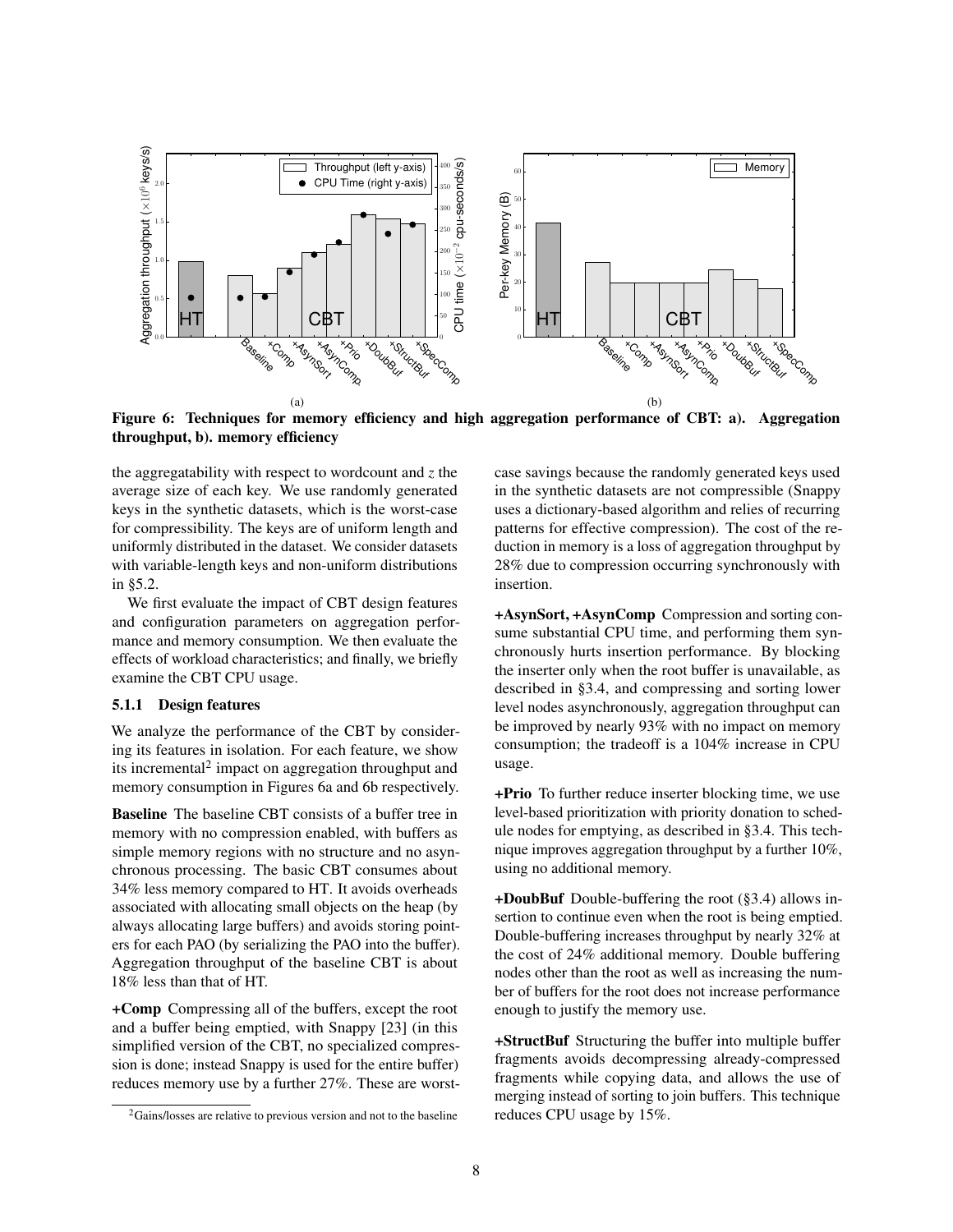+SpecComp Storing the PAO in a column-oriented manner as  $\langle$ hash,size,serialized PAO $\rangle$  ([§3.5\)](#page-4-1) improves the effectiveness of compression, reducing memory use by a further 16%.

Next we consider how the performance and memory consumption of the CBT depend on system parameters such as the node buffer size and the tree fan-out.

#### 5.1.2 CBT Parameters

Although the CBT avoids many overheads associated with hashtable-based aggregation, it incurs memory overhead when serialized PAOs with the same key occur at multiple levels of the tree as a result of lazy aggregation.

This overhead depends on certain CBT parameters: the node buffer size and the fan-out of the tree. A model for the optimal selection of these parameters is beyond the scope of this paper; instead, we provide some intuition for the dependence of both memory consumption and aggregation performance on these parameters.

Memory Usage The heatmap for memory use in Figure [7a](#page-8-0) shows that for a given buffer size, the overhead decreases with increasing fan-out (color darkens). This is because a high fan-out decreases the height of the tree and reduces the possible number of occurrence of PAOs with the same key in different levels of the tree. For a given fan-out, the variation of memory use with the buffer size shows an interesting pattern. In general, increasing the buffer size (keeping fan-out fixed) causes increased buffering (or less frequent spilling) leading to higher memory overhead (cf. buffer sizes 150-210MB in Figure [7a\)](#page-8-0). However, larger buffers also result in fewer nodes in the tree which can reduce the height of the tree. This causes a net reduction in memory overhead (cf. buffer sizes: 120, 240MB).

Performance The heatmap for aggregation throughput in Figure [7b](#page-8-1) shows two trends: First, aggregation performance increases (color darkens) with increasing buffer sizes; this is because larger buffers allow more buffering and less frequent spilling. Second and more prominently, performance decreases with increasing fan-out of the tree; this is because smaller fan-outs increase the height of the tree which leads to a greater number of internal nodes (e.g. with 64 leaf nodes, a fan-out of 4 would require 16+4+1=21 internal nodes, but a fan-out of 16 would require just 4+1=5 internal nodes). A greater number of internal nodes provides more opportunity for buffering, increasing performance.

#### 5.1.3 Workload Properties

Here we consider the three aggregators (CBT, HT and HT-C), and evaluate how three workload properties affect their performance: the number of unique keys, the aggregatability (for wordcount in the following experiments), and the size of the PAO.

<span id="page-8-0"></span>

<span id="page-8-1"></span>Figure 7: Dependence of per-key memory and aggregation throughput on CBT parameters. For clarity, in this experiment, compression is disabled. The workload used is  $SYN(10e8, 10, 8)$ ; other synthetic datasets were tested and showed similar trends.

<span id="page-8-2"></span>

Figure 8: Effect of increasing aggregated data size on memory consumption and performance. The workload used is  $SYN\langle x, 50, 8 \rangle$  where *x* is varied.

Aggregated data size The memory use of hash-based aggregation depends on the number of unique keys in the dataset. We use a set of synthetic datasets with an increasing numbers of unique keys while keeping the aggregatability of the dataset constant. Figure [8](#page-8-2) shows that the CBT consumes as much as 38% and 65% less memory per key than HT and HT-C respectively, while maintaining a throughput of between 75–97% of HT-C.

Aggregatability We examine memory efficiency as a function of increasing aggregatability by using a progressively larger number of total keys with a fixed number of unique keys. With hashtable-based aggregation, increased aggregatability does not require more memory since a single PAO is maintained per key (and wordcount's PAOs do not grow with aggregation). With a CBT, however, lazy aggregation allows duplicate keys in interior nodes (Figure [9\)](#page-9-1), and so memory increases slightly as the dataset grows. Overall, CBT uses 35% less memory than HT for the values tested.

PAO size Here we grow PAOs by increasing the key size, holding the rest of the parameters constant. Figure [10](#page-9-2) shows that the CBT uses less memory than HT,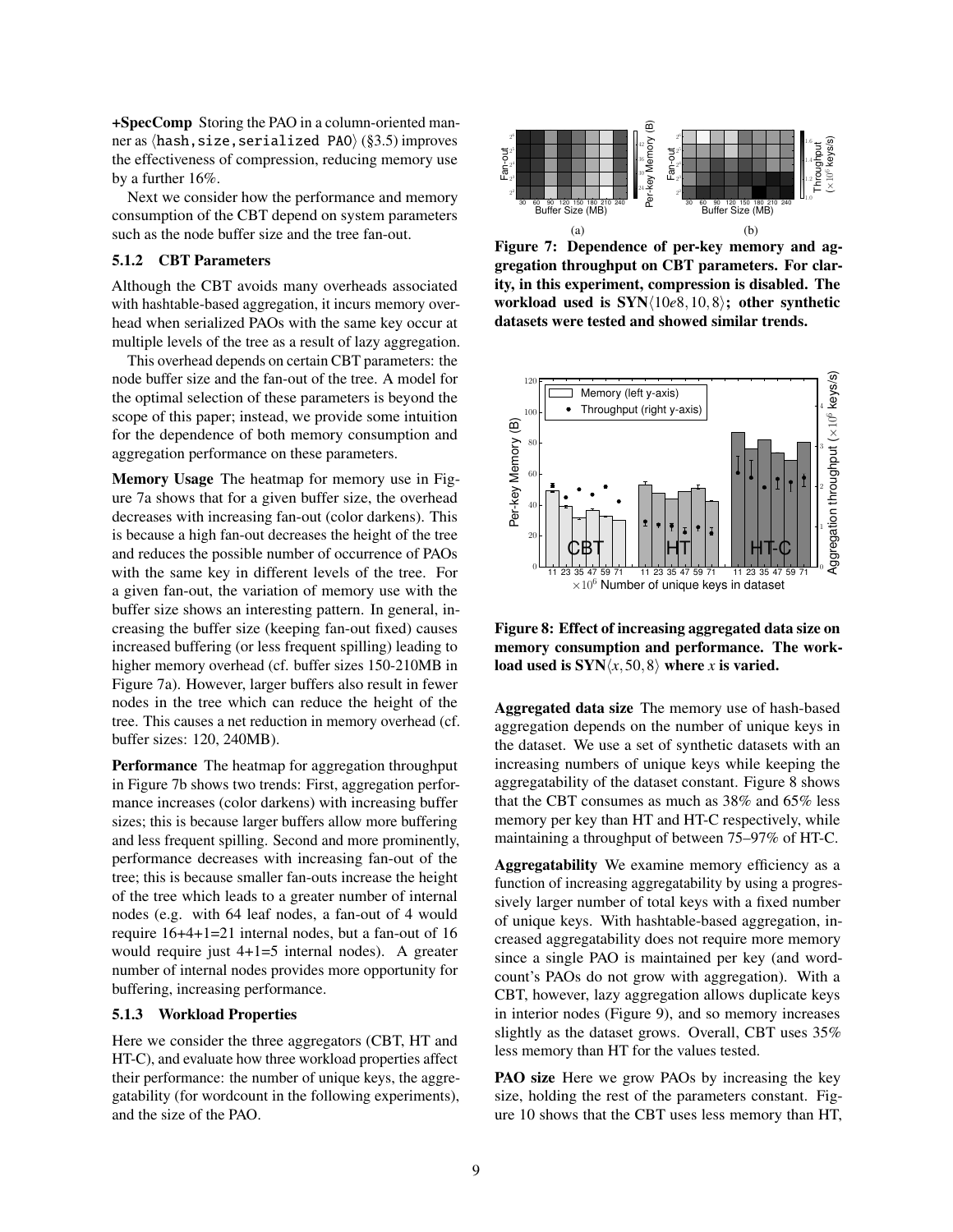<span id="page-9-1"></span>

Figure 9: Effect of increasing data aggregatability on CBT performance. The workload used is SYN $\sqrt{7}$ ∗  $10^7, x, 8$  where *x* is varied.

but the use grows at nearly the same rate as the key size increases. This suggests that when the keys are long and incompressible, the benefit yielded by the CBT decreases. But keys in real applications seldom have these properties. In cases where this is true, this can be replaced by a shorter identifier (e.g. if the key is an image encoding, it can be replaced by its filename or a hash [\[42\]](#page-13-7)).

#### 5.1.4 CPU Overhead

Figure [6a](#page-7-1) showed that the benefits in memory efficiency and aggregation throughput cost additional CPU resources. We believe, however, that this tradeoff is reasonable, as memory is increasingly a more limited resource than CPU in big-data environments. Further, we find that compression, merging, sorting and serialization constitute about 65% of the total CPU used during CBT execution. Therefore, there are likely opportunities for more effective algorithms (e.g. more efficient compression algorithm) or for optimized implementation of these algorithms (e.g. with hardware acceleration [\[44\]](#page-13-8)).

## <span id="page-9-0"></span>5.2 Example Applications

We next describe three example Minni applications that we implemented to evaluate our CBT-based aggregator. Each application contains a GroupBy-Aggregate operation in the map and reduce phases. Memory consumption and throughput are shown in Figure [11.](#page-10-2) Unlike the microbenchmarks, the datasets used with these applications have varying key-lengths and distributions of keys.

N-gram Statistics of eBooks An n-gram is a continuous sequence of *n* items from a given of sequence of text. This application computes n-gram statistics on 30k ebooks downloaded from Project Gutenberg [\[2\]](#page-12-17). We calculate the number of instances of 1-, 2- and 3-grams on words in the dataset. N-gram counting is useful in differ-

<span id="page-9-2"></span>

Figure 10: Dependence of performance and memory consumption on key length. The dataset used is  $\textbf{SYN}\langle10^7,10,x\rangle$  where *x* is key length.

ent application such as protein sequencing [\[52\]](#page-14-1), machine translation [\[40\]](#page-13-9) and spelling correction [\[32\]](#page-13-10).

This application tests the ability of the aggregators to handle workloads with large numbers of unique keys. Each PAO contains a key-value pair: the n-gram and a 32-bit count. Merging PAOs simply adds the count values, similar to wordcount.

Image Clustering In this application, we cluster similar images using the perceptual hashes [\[42\]](#page-13-7) of 80 million images from the MIT Tiny Image dataset [\[48\]](#page-13-11). Perceptual hashes (PHs) of two images are close (as defined by a similarity metric like Hamming distance) if the images are perceptually similar according to the human visual response. Perceptual hashes are robust enough to handle transformation such as skews, rotation etc. and can be used for duplicate detection.

Each PAO consists of a PH-prefix as key and a list of similar images as value. Merging two PAOs with the same key combines their image lists. From an input image and its hash (e.g. A, 563), a PAO is created whose key is a prefix of the PH (e.g. 56) and whose value is the image's file name. Therefore, PAOs for images with the same prefix (e.g. 561, 567), which by definition are perceptually similar, can be merged by merging the file lists from the PAOs.

This basic method does not find images that are similar but differ in higher-order bits (e.g. 463 and 563). Therefore, we repeat the process after rotating the PH values for each image (635 and 634 share the same prefix). This works because the Hamming distance is invariant under rotations.

PageRank This application performs a simplified version of an iterative PageRank computation on the Twitter follower network [\[33\]](#page-13-12). The input is an adjacency list of the input graph. For each tuple: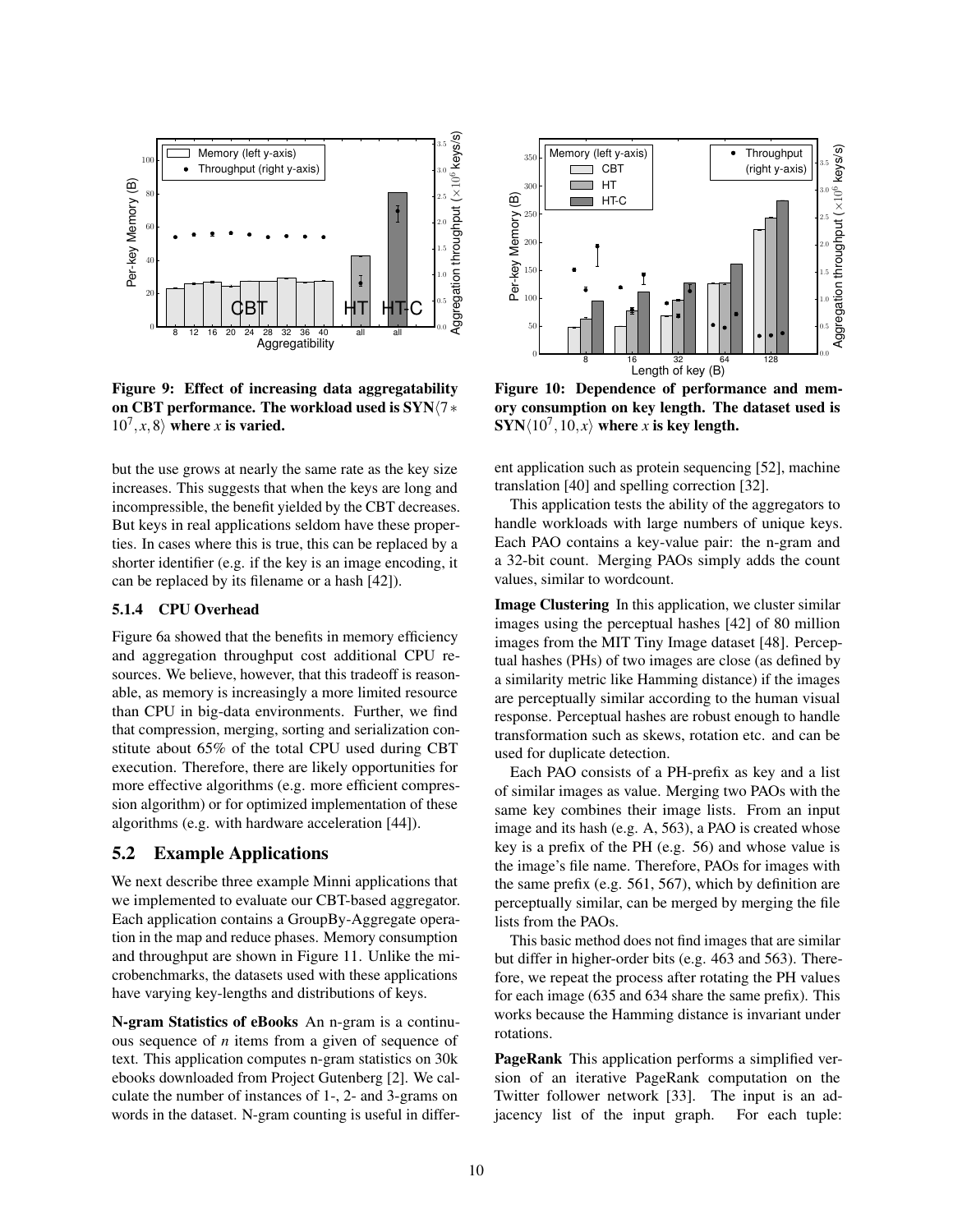<span id="page-10-2"></span>

Figure 11: Comparison of CBT with HT and HT-C for example Minni applications

 $\langle source \rangle \langle dest_1 \rangle \dots \langle dest_n \rangle$  in the input, PAOs using *source*, *dest*<sub>1</sub> etc. as keys are created. Each page is given a default PageRank value in the first iteration which is divided among the target pages. A PAO has a string key for the page, a float value for the rank and an optional list of links to pages. PAOs with the same key are merged by adding their associated PageRanks. At the end of each iteration, the aggregated PAOs are serialized to the DFS and become the input for the next iteration.

#### <span id="page-10-0"></span>5.3 Cost model

Tradeoffs between memory consumption, CPU and aggregation throughput appear throughout the system. To decide whether a tradeoff is "worthwhile" requires a cost model for the resources. The model must account for the total cost of operation including purchase and energy costs. Instead of synthesizing a model using such components costs, inspired by an idea in a web log post [\[38\]](#page-13-13), we analyze the publicly available pricing of different Amazon EC2 instances, which have varying amounts of CPU, memory and disk resources, to estimate the unit cost of each kind of resource as priced by Amazon.

Let *A* be a  $m \times 3$  matrix with each row containing the number of units of CPU, memory and storage available in a type of instance for *m* different kinds of instances. The number of rows is equal to the number of different types of EC2 instances offered (e.g. Standard Small, Hi-memory Large etc.). Let *b* be an  $m \times 1$ matrix representing the hourly rates of each kind of instance and let  $x = [c, m, d]$  be the per-unit-resource rates for CPU, memory and disk respectively. Then, solving for *x* in  $A.x = b$  by using a least squares solution that minimizes  $||b−A.x||^2$  yields the per-unit-resource costs. Using prices from April 2012, this yields hourly costs of 1.51¢ per ECU (Elastic Compute Unit), 1.93¢ per GB of RAM and 0.018¢ per GB of storage.

<span id="page-10-3"></span>

| Appl.      | (x, y) | Hourly rate $(\phi)$ |      |            | Total cost $(\phi)$ |           |      |
|------------|--------|----------------------|------|------------|---------------------|-----------|------|
|            |        | HT                   | HT-C | <b>CBT</b> | HТ                  | HT-C      | CBT  |
| 1-gram     | 4, 178 | 19                   | 39   | 25         | 0.8                 | 2.6       |      |
| $2$ -gram  | 103, 7 | 41                   | 64   | 35         | 3.5                 | 4.5       | 2.5  |
| 3-gram     | 462, 2 | 82                   | 103  | 47         |                     | 34.5 15.7 | 12.5 |
| Clustering | 286, 5 | 67                   | 83   | 33         | 12.5                | 4.7       | 3.8  |
| PageRank   | 36.40  | 15                   | 23   | 18         | 5.6                 | 7.6       | 5.5  |

Table 3: Dataset Parameters and Costs using Amazon EC2 cost model: *x* represents the number of unique keys in the dataset and *y* represents the average number of occurrences

#### 5.3.1 Analysis

Figure [11](#page-10-2) shows the total memory consumption and aggregation throughput for the applications for the different data structures. Table [3](#page-10-3) shows the corresponding costs predicted by our model.

Memory Usage CBT is much more memory efficient than HT and HT-C in the case of 2-gram, 3-gram and Clustering applications. In the case of 1-gram and PageRank, the memory use is nearly the same. This is because the number of unique keys in these datasets (Table [3\)](#page-10-3) is small, and the static overhead of CBT dominates the per-key memory. However for 2-grams and 3-grams, which have a high number of unique keys, CBT is more memory efficient than both HT and HT-C.

Throughput CBT uses more CPU than (serial) HT and always yields higher throughput. When compared to HT-C, which uses the same amount of CPU, CBT has higher throughput in cases where there is high aggregatability. High aggregatability implies that on average, keys occur more frequently and this leads to synchronization overhead for HT-C.

Cost Table [3](#page-10-3) shows that the CBT is able to reduce the cost of resources through a combination of memory efficiency and high throughput.

# <span id="page-10-1"></span>6 Related Work

External Memory Data Structures External memory (EM) data structures have been developed primarily to handle very large datasets. Vitter [\[51\]](#page-14-2) and Arge [\[7\]](#page-12-18) provide in-depth surveys of EM literature including buffer trees [\[8\]](#page-12-5), which inspired the CBT. In that work, buffering is used extensively to minimize I/O between in-memory data structures and backing storage. The CBT uses buffering, but not in the same way—buffering paired with lazy aggregation allows compression of the buffers in-memory. The EM research literature [\[51,](#page-14-2) [7,](#page-12-18) [8,](#page-12-5) [10,](#page-12-19) [17,](#page-12-20) [50\]](#page-14-3) considers compression an orthogonal and applicationspecific technique.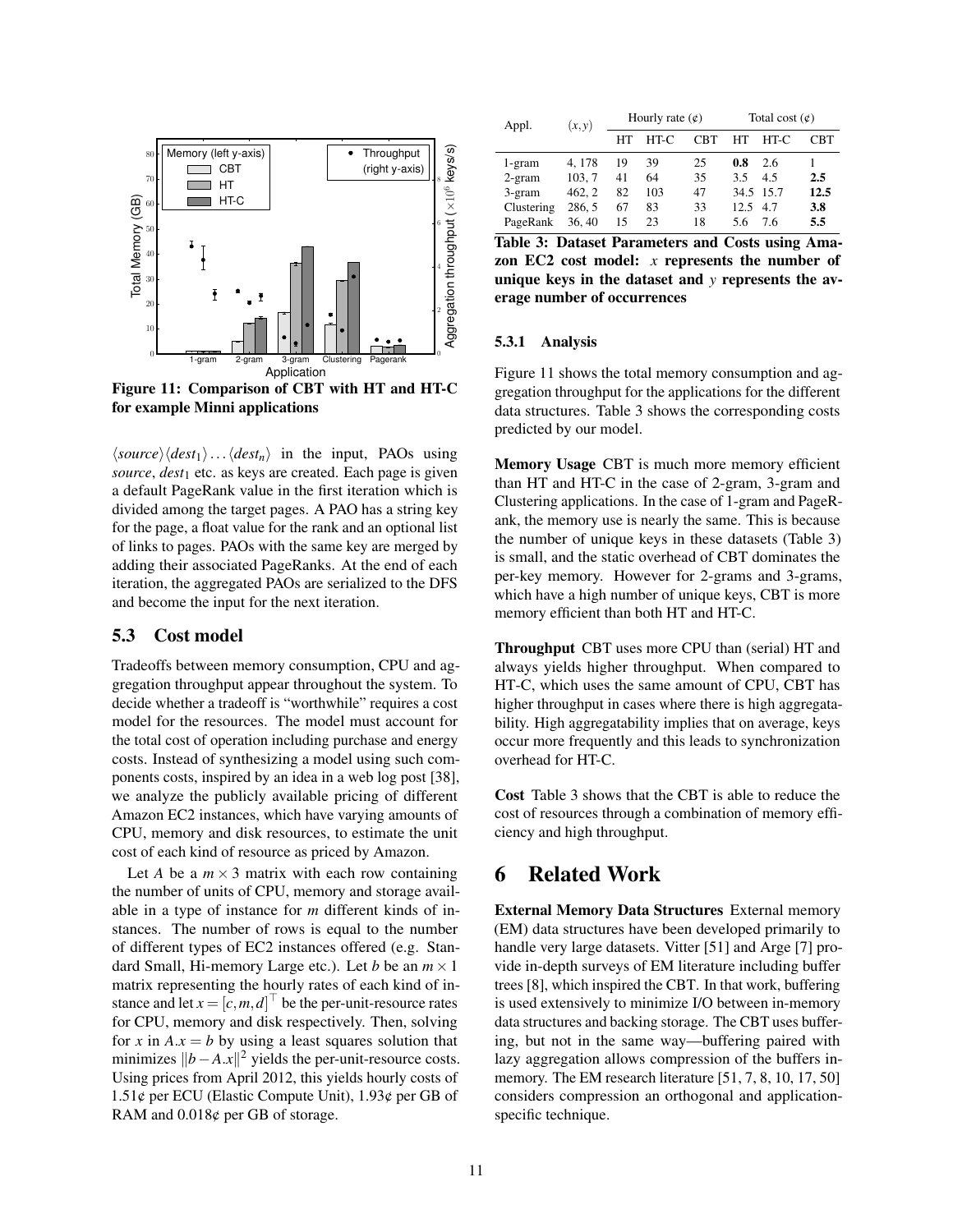### 6.1 Compression for Memory Efficiency

Compressed Data Structures Although the CBT applies conventional compression techniques to save memory, the grouping and aggregation occurs on decompressed data. A natural alternative to this approach is to use specialized compressed data structures which allow specific operations to be performed on compressed data. This study of compressed or succinct data structures is advancing rapidly; for example, both Grossi et al. and Välimäki et al. show how compressed suffix trees help in practice for real-world problems by reducing memory use [\[26,](#page-12-21) [49\]](#page-13-1). While we believe this is a promising approach, to our knowledge, no compressed data structure provides a suitable interface to implement a generic GroupBy-Aggregate operation.

Databases There is a significant body of work involving compression in databases. Chen et al. compress the contents of databases, and derive optimal plans for queries involving compressed attributes [\[12\]](#page-12-22), and Li et al. consider aggregation algorithms in a compressed Multi-dimensional OLAP databases [\[35\]](#page-13-14). SILT [\[36\]](#page-13-15) is a key-value store that introduces a number of techniques, including compression and entropy coding, to build memory-efficient indexes in memory for key-value pairs stored on flash. We believe that the CBT is a promising candidate for implementing aggregation within RDBMS systems.

Memory Compression A number of previous approaches integrate compression into the memory hierarchy in a manner that is transparent to applications [\[3\]](#page-12-23). Among software-only approaches, swap compression [\[47\]](#page-13-16) involves setting aside a partition in the main memory to store evicted pages in compressed form and gain performance by avoiding reads from storage.

### 6.2 MapReduce and Big Data Analytics

MapReduce [\[16\]](#page-12-0) has many implementations in different languages [\[43,](#page-13-17) [4\]](#page-12-14), with different runtime characteristics [\[19,](#page-12-24) [27\]](#page-12-25), and for specific hardware platforms [\[13,](#page-12-26) [46\]](#page-13-18). Its simple programming model of two key API functions—map and reduce—has been adapted to many problems [\[5,](#page-12-3) [6,](#page-12-2) [39,](#page-13-19) [41\]](#page-13-20). Dryad [\[31\]](#page-13-5) provides a more flexible model of computation over MapReduce. Dryad has been extended to support aggregatable workloads by Yu et al. [\[53\]](#page-14-0). Yu et al. describe continuous partial aggregation and associated operations like merge, but they do not optimize the storage of PAOs, which we have done with the CBT.

The closest work in spirit to Minni is hash-based MapReduce such as Tenzing [\[11\]](#page-12-4) or One-Pass MapReduce [\[34\]](#page-13-4). Tenzing is a SQL query execution engine built on top of MapReduce [\[11\]](#page-12-4). Tenzing requires efficient support for SQL aggregation operations such as

SUM, MIN, etc. and turns to hashtables to implement them. As we have shown, the CBT could replace hashtables in Tenzing for memory efficiency.

Spark [\[54\]](#page-14-4) attempts to keep as much of a dataset inmemory and notices significant reduction in job times over equivalent MapReduce implementations. Spark is built on top of Mesos [\[28\]](#page-13-21) and implements "Resilient Distributed Datasets" (RDDs) [\[54\]](#page-14-4). RDDs are read-only data structures that are recomputed if pieces are lost. RDDs could be implemented with CBTs, although the aggregation optimizations of the CBT are lost in a readonly setting. Piccolo [\[45\]](#page-13-3) exposes a shared, distributed, mutable key-value store interface to programmers via Partition Tables. Partition Tables support aggregation of updates to key-value pairs. Piccolo compresses on-disk Partition Tables, but not when they are in memory.

# 7 Conclusion and Future Work

Experience with important cloud computing infrastructures suggests a growing compute-memory gap: not only do memory costs begin to dominate the overall cost of cloud computing, but the amount of memory available is limited relative to the amount of computation available. As a result, memory-efficient computing techniques may become far more critical.

This paper introduced the Compressed Buffer Tree, a B-Tree-like data structure inspired by external data structures that allows efficient compression of large inmemory append-and-aggregate datasets for memory efficiency and high throughput. The CBT sacrifices  $O(1)$ retrieval of the value associated with a key, but works well for workloads that are amenable to lazy aggregation, such as the GroupBy-Aggregate operation found in combining and reducing phases of MapReduce.

This paper also introduced the Minni MapReduce runtime, designed around partial aggregation objects for efficient aggregation. Minni's modular architecture allows drop-in replacement of key components such as the aggregator data structure making it well-suited as an evaluation platform for CBTs.

While the CBT increases the memory efficiency of aggregated data, datasets can be too large to fit in memory. In future work, we plan to address this issue by intelligently moving state from the CBT to fast storage such as SSDs, allowing external aggregation of large datasets.

Although our evaluation and empirical results in this paper focus on MapReduce, the CBT is a general data structure that acts as a drop-in replacement for inmemory aggregators. Yu et al. [\[53\]](#page-14-0) have shown that the GroupBy-Aggregate operation is crucial for other distributed models such as Dryad and parallel databases. We believe that the CBT will be broadly applicable to these areas.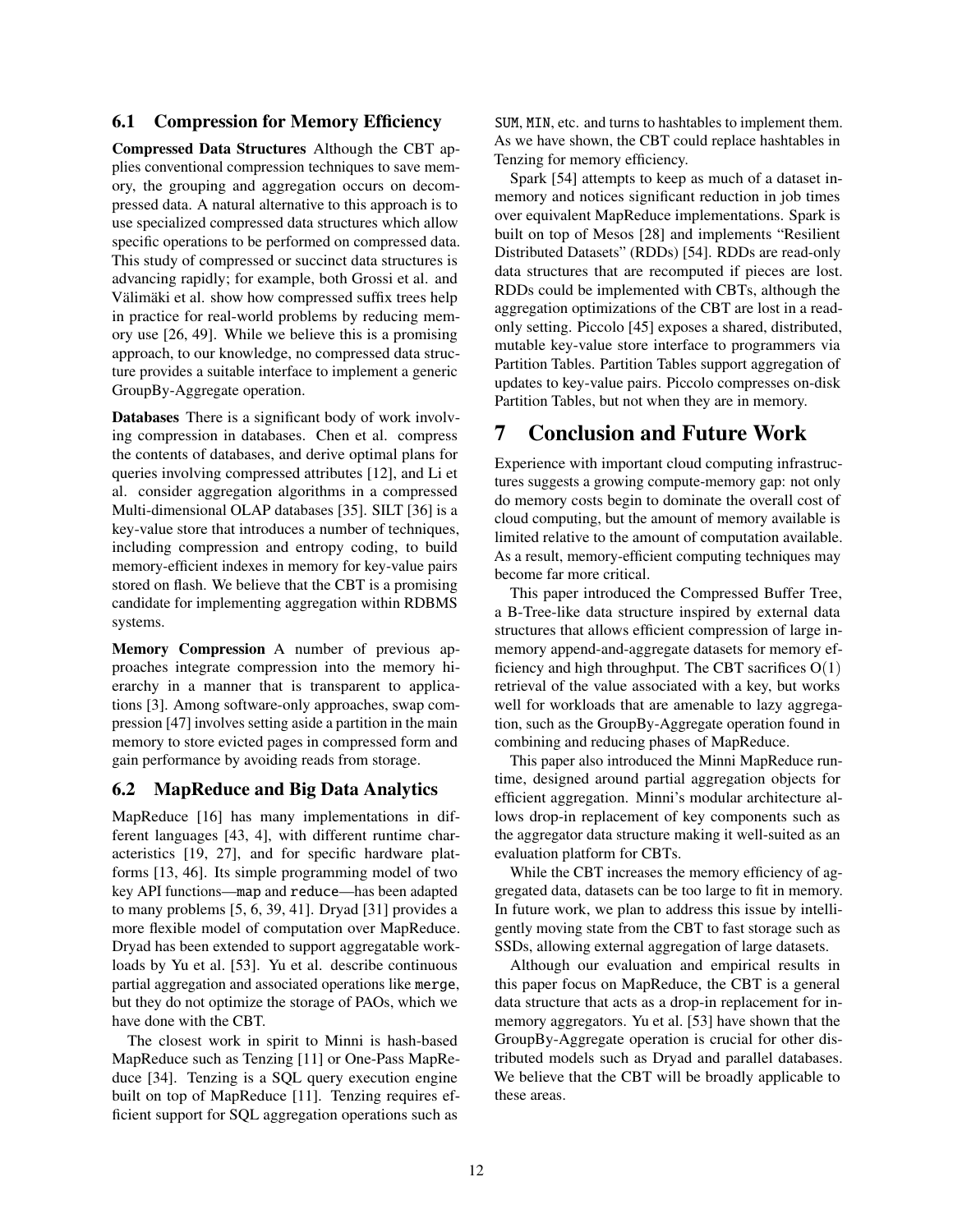# References

- <span id="page-12-13"></span>[1] Boost serialization. [www.boost.org/libs/](www.boost.org/libs/serialization) [serialization](www.boost.org/libs/serialization).
- <span id="page-12-17"></span>[2] Project Gutenberg. [http://www.guteberg.](http://www.guteberg.org/) [org/](http://www.guteberg.org/).
- <span id="page-12-23"></span>[3] B. Abali, H. Franke, X. Shen, D. E. Poff, and T. B. Smith. Performance of hardware compressed main memory. In *Proceedings of the 7th International Symposium on High-Performance Computer Architecture*, HPCA '01, pages 73–. IEEE Computer Society, 2001.
- <span id="page-12-14"></span>[4] Apache Software Foundation. Hadoop. [http://](http://hadoop.apache.org/) [hadoop.apache.org/](http://hadoop.apache.org/), 2010.
- <span id="page-12-3"></span>[5] Apache Software Foundation. Lucene. [http://](http://lucene.apache.org/) [lucene.apache.org/](http://lucene.apache.org/), 2010.
- <span id="page-12-2"></span>[6] Apache Software Foundation. Mahout. [http://](http://mahout.apache.org/) [mahout.apache.org/](http://mahout.apache.org/), 2010.
- <span id="page-12-18"></span>[7] L. Arge. External memory data structures. In F. auf der Heide, editor, *Algorithms ESA 2001*, volume 2161 of *Lecture Notes in Computer Science*, pages 1–29. Springer Berlin / Heidelberg, 2001. 10.1007/3-540-44676-1 1.
- <span id="page-12-5"></span>[8] L. Arge. The buffer tree: A technique for designing batched external data structures. *Algorithmica*, 37 (1):1–24, 2003.
- <span id="page-12-7"></span>[9] E. D. Berger, K. S. McKinley, R. D. Blumofe, and P. R. Wilson. Hoard: a scalable memory allocator for multithreaded applications. In *Proceedings of the ninth international conference on Architectural support for programming languages and operating systems*, ASPLOS-IX, pages 117–128. ACM, 2000.
- <span id="page-12-19"></span>[10] G. Brodal and J. Katajainen. Worst-case efficient external-memory priority queues. In S. Arnborg and L. Ivansson, editors, *Algorithm Theory SWAT'98*, volume 1432 of *Lecture Notes in Computer Science*, pages 107–118. Springer Berlin / Heidelberg, 1998. 10.1007/BFb0054359.
- <span id="page-12-4"></span>[11] B. Chattopadhyay, L. Lin, W. Liu, S. Mittal, P. Aragonda, V. Lychagina, Y. Kwon, and M. Wong. Tenzing: A SQL Implementation on the Mapreduce Framework. In *Proceedings of the VLDB Endowment*, volume 4, pages 1318–1327, 2011.
- <span id="page-12-22"></span>[12] Z. Chen, J. Gehrke, and F. Korn. Query optimization in compressed database systems. In *Proceedings of the 2001 ACM SIGMOD international conference on Management of data*, SIGMOD '01, pages 271–282. ACM, 2001.
- <span id="page-12-26"></span>[13] C. T. Chu, S. K. Kim, Y. A. Lin, Y. Yu, G. R. Bradski, A. Y. Ng, and K. Olukotun. Map-reduce for machine learning on multicore. In B. Schölkopf, J. C. Platt, and T. Hoffman, editors, *NIPS*, pages

281–288. MIT Press, 2006.

- <span id="page-12-15"></span>[14] CloudStore. Kosmosfs. [http://kosmosfs.](http://kosmosfs.sourceforge.net/) [sourceforge.net/](http://kosmosfs.sourceforge.net/), 2010.
- <span id="page-12-16"></span>[15] T. Condie, N. Conway, P. Alvaro, J. M. Hellerstein, J. Gerth, J. Talbot, K. Elmeleegy, and R. Sears. Online aggregation and continuous query support in mapreduce. In *Proceedings of the 2010 international conference on Management of data*, SIG-MOD '10, pages 1115–1118. ACM, 2010.
- <span id="page-12-0"></span>[16] J. Dean and S. Ghemawat. Mapreduce: simplified data processing on large clusters. *Commun. ACM*, 51(1):107–113, 2008.
- <span id="page-12-20"></span>[17] R. Dementiev, L. Kettner, and P. Sanders. Standard template library for XXL data sets. In G. Brodal and S. Leonardi, editors, *Algorithms – ESA 2005*, volume 3669 of *Lecture Notes in Computer Science*, pages 640–651. Springer Berlin / Heidelberg, 2005. 10.1007/11561071 57.
- <span id="page-12-6"></span>[18] D. DeWitt and J. Gray. Parallel database systems: the future of high performance database systems. *Commun. ACM*, 35(6):85–98, June 1992.
- <span id="page-12-24"></span>[19] J. Ekanayake, H. Li, B. Zhang, T. Gunarathne, S.-H. Bae, J. Qiu, and G. Fox. Twister: a runtime for iterative mapreduce. In *Proceedings of the 19th ACM International Symposium on High Performance Distributed Computing*, HPDC '10, pages 810–818. ACM, 2010.
- <span id="page-12-9"></span>[20] J. Evans. A scalable concurrent malloc(3) implementation for freebsd. *BSDcan*, 2012.
- <span id="page-12-8"></span>[21] S. Ghemawat and P. Menage. Tcmalloc: Threadcaching malloc. [http://goog-perftools.](http://goog-perftools.sourceforge.net/doc/tcmalloc.html) [sourceforge.net/doc/tcmalloc.html](http://goog-perftools.sourceforge.net/doc/tcmalloc.html).
- <span id="page-12-11"></span>[22] Google. Protocol buffers. [http://code.google.](http://code.google.com/p/protobuf/) [com/p/protobuf/](http://code.google.com/p/protobuf/), .
- <span id="page-12-12"></span>[23] Google. Snappy. [http://code.google.com/p/](http://code.google.com/p/snappy/) [snappy/](http://code.google.com/p/snappy/), .
- <span id="page-12-10"></span>[24] Google. Sparsehash. [http://code.google.](http://code.google.com/p/sparsehash/) [com/p/sparsehash/](http://code.google.com/p/sparsehash/), .
- <span id="page-12-1"></span>[25] J. Gray, S. Chaudhuri, A. Bosworth, A. Layman, D. Reichart, M. Venkatrao, F. Pellow, and H. Pirahesh. Data cube: A relational aggregation operator generalizing group-by, cross-tab, and sub-totals. *Data Min. Knowl. Discov.*, 1(1):29–53, Jan. 1997.
- <span id="page-12-21"></span>[26] R. Grossi and J. S. Vitter. Compressed suffix arrays and suffix trees with applications to text indexing and string matching (extended abstract). In *Proceedings of the thirty-second annual ACM symposium on Theory of computing*, STOC '00, pages 397–406. ACM, 2000.
- <span id="page-12-25"></span>[27] Y. Gu and R. L. Grossman. Sector and Sphere: the design and implementation of a high-performance data cloud. *Philosophical Transactions of the Royal*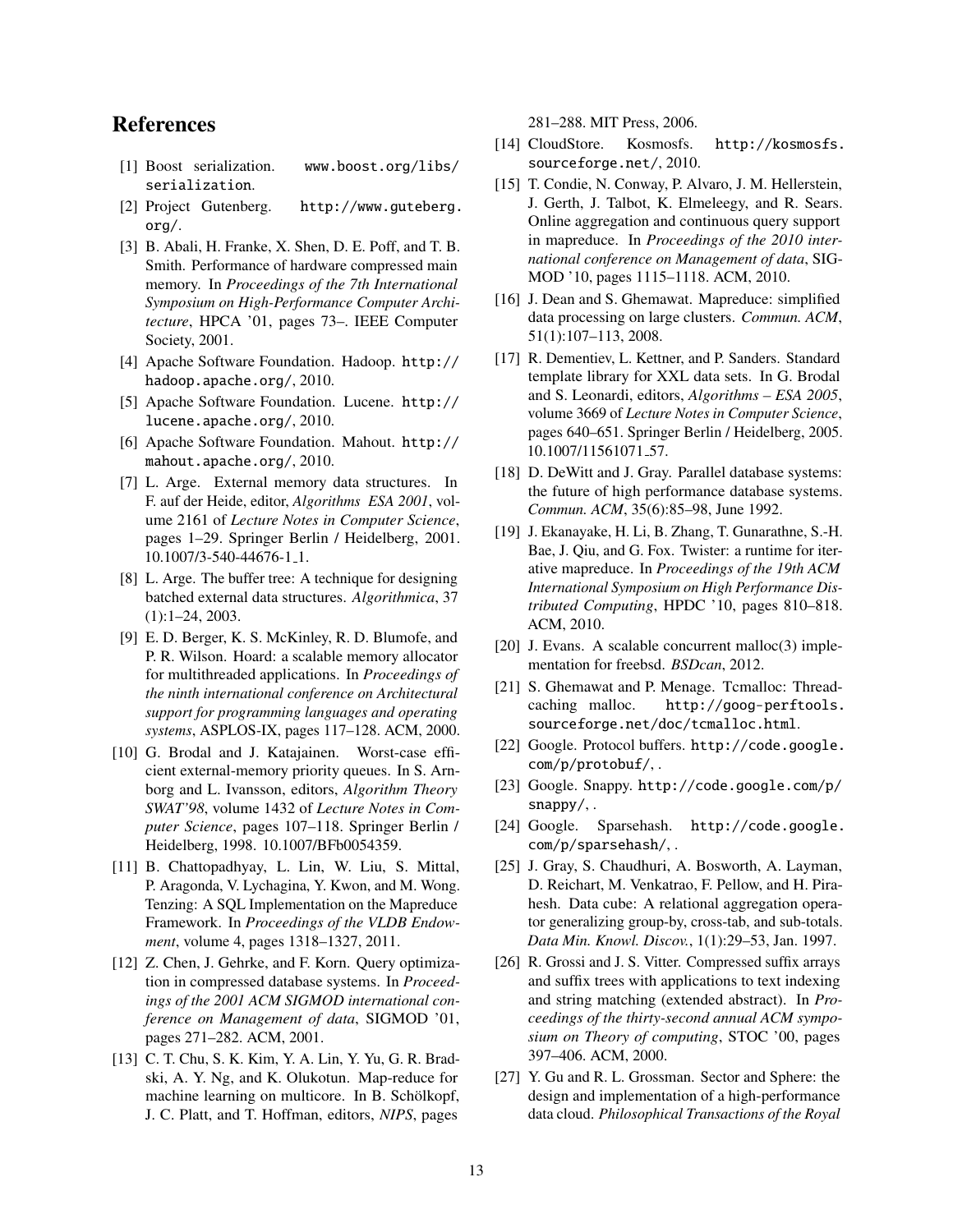*Society A: Mathematical, Physical and Engineering Sciences*, 367(1897):2429–2445, 2009.

- <span id="page-13-21"></span>[28] B. Hindman, A. Konwinski, M. Zaharia, A. Ghodsi, A. D. Joseph, R. Katz, S. Shenker, and I. Stoica. Mesos: a platform for fine-grained resource sharing in the data center. In *Proceedings of the 8th USENIX conference on Networked systems design and implementation*, NSDI'11, pages 22–22. USENIX Association, 2011.
- <span id="page-13-0"></span>[29] U. Hölzle and L. A. Barroso. The Datacenter *as a Computer: An Introduction to the Design of Warehouse-Scale Machines*. Morgan and Claypool Publishers, 1st edition, 2009.
- <span id="page-13-6"></span>[30] Intel Corporation. Intel threading building blocks. [http://www.threadingbuildingblocks.](http://www.threadingbuildingblocks.org/) [org/](http://www.threadingbuildingblocks.org/), 2010.
- <span id="page-13-5"></span>[31] M. Isard, M. Budiu, Y. Yu, A. Birrell, and D. Fetterly. Dryad: distributed data-parallel programs from sequential building blocks. In *EuroSys '07: Proceedings of the 2nd ACM SIGOPS/EuroSys European Conference on Computer Systems 2007*, pages 59–72. ACM, 2007.
- <span id="page-13-10"></span>[32] A. Islam and D. Inkpen. Real-word spelling correction using google web it 3-grams. In *Proceedings of the 2009 Conference on Empirical Methods in Natural Language Processing: Volume 3 - Volume 3*, EMNLP '09, pages 1241–1249. Association for Computational Linguistics, 2009.
- <span id="page-13-12"></span>[33] H. Kwak, C. Lee, H. Park, and S. Moon. What is Twitter, a social network or a news media? In *WWW '10: Proceedings of the 19th international conference on World wide web*, pages 591–600. ACM, 2010.
- <span id="page-13-4"></span>[34] B. Li, E. Mazur, Y. Diao, A. McGregor, and P. Shenoy. A platform for scalable one-pass analytics using mapreduce. In *Proceedings of the 2011 international conference on Management of data*, SIGMOD '11, pages 985–996. ACM, 2011.
- <span id="page-13-14"></span>[35] J. Li, D. Rotem, and J. Srivastava. Aggregation algorithms for very large compressed data warehouses. In *Proceedings of the 25th International Conference on Very Large Data Bases*, VLDB '99, pages 651–662. Morgan Kaufmann Publishers Inc., 1999.
- <span id="page-13-15"></span>[36] H. Lim, B. Fan, D. G. Andersen, and M. Kaminsky. Silt: a memory-efficient, high-performance keyvalue store. In *Proceedings of the Twenty-Third ACM Symposium on Operating Systems Principles*, SOSP '11, pages 1–13. ACM, 2011.
- <span id="page-13-2"></span>[37] K. Lim, J. Chang, T. Mudge, P. Ranganathan, S. K. Reinhardt, and T. F. Wenisch. Disaggregated memory for expansion and sharing in blade servers. In

*Proceedings of the 36th annual international symposium on Computer architecture*, ISCA '09, pages 267–278. ACM, 2009.

- <span id="page-13-13"></span>[38] H. Liu. The true cost of an ecu. http://huanliu.wordpress.com/2011/01/24/thetrue-cost-of-an-ecu/, 2011.
- <span id="page-13-19"></span>[39] T. Liu, C. Rosenberg, and H. A. Rowley. Clustering billions of images with large scale nearest neighbor search. In *Proceedings of the Eighth IEEE Workshop on Applications of Computer Vision*, WACV '07, pages 28–. IEEE Computer Society, 2007.
- <span id="page-13-9"></span>[40] J. B. Marioo, R. E. Banchs, J. M. Crego, A. de Gis- ` pert, P. Lambert, J. A. R. Fonollosa, and M. R. Costa-jussa. N-gram-based machine translation. ` *Comput. Linguist.*, 32(4):527–549, Dec. 2006.
- <span id="page-13-20"></span>[41] A. McKenna, M. Hanna, E. Banks, A. Sivachenko, K. Cibulskis, A. Kernytsky, K. Garimella, D. Altshuler, S. Gabriel, M. Daly, and et al. The genome analysis toolkit: A mapreduce framework for analyzing next-generation dna sequencing data. *Genome Research*, 20(9):1297–1303, 2010.
- <span id="page-13-7"></span>[42] V. Monga and B. L. Evans. Robust perceptual image hashing using feature points. In *PROC. IEEE CONF. ON IMAGE PROCESSING*, pages 677–680, 2004.
- <span id="page-13-17"></span>[43] Nokia Research Center. Disco. [http://](http://discoproject.org/) [discoproject.org/](http://discoproject.org/), 2010.
- <span id="page-13-8"></span>[44] R. A. Patel, Y. Zhang, J. Mak, A. Davidson, and J. D. Owens. Parallel lossless data compression on the gpu. In *Innovative Parallel Computing*, page 9, May 2012.
- <span id="page-13-3"></span>[45] R. Power and J. Li. Piccolo: building fast, distributed programs with partitioned tables. In *Proceedings of the 9th USENIX conference on Operating systems design and implementation*, OSDI'10, pages 1–14. USENIX Association, 2010.
- <span id="page-13-18"></span>[46] M. M. Rafique, B. Rose, A. R. Butt, and D. S. Nikolopoulos. Cellmr: A framework for supporting mapreduce on asymmetric cell-based clusters. *Parallel and Distributed Processing Symposium, International*, 0:1–12, 2009.
- <span id="page-13-16"></span>[47] L. Rizzo. A very fast algorithm for ram compression. *SIGOPS Oper. Syst. Rev.*, 31(2):36–45, Apr. 1997.
- <span id="page-13-11"></span>[48] A. Torralba, R. Fergus, and W. Freeman. 80 million tiny images: A large data set for nonparametric object and scene recognition. *Pattern Analysis and Machine Intelligence, IEEE Transactions on*, 30 (11):1958 –1970, nov. 2008.
- <span id="page-13-1"></span>[49] N. Välimäki, V. Mäkinen, W. Gerlach, and K. Dixit. Engineering a compressed suffix tree implementation. *J. Exp. Algorithmics*, 14:2:4.2–2:4.23, Jan.